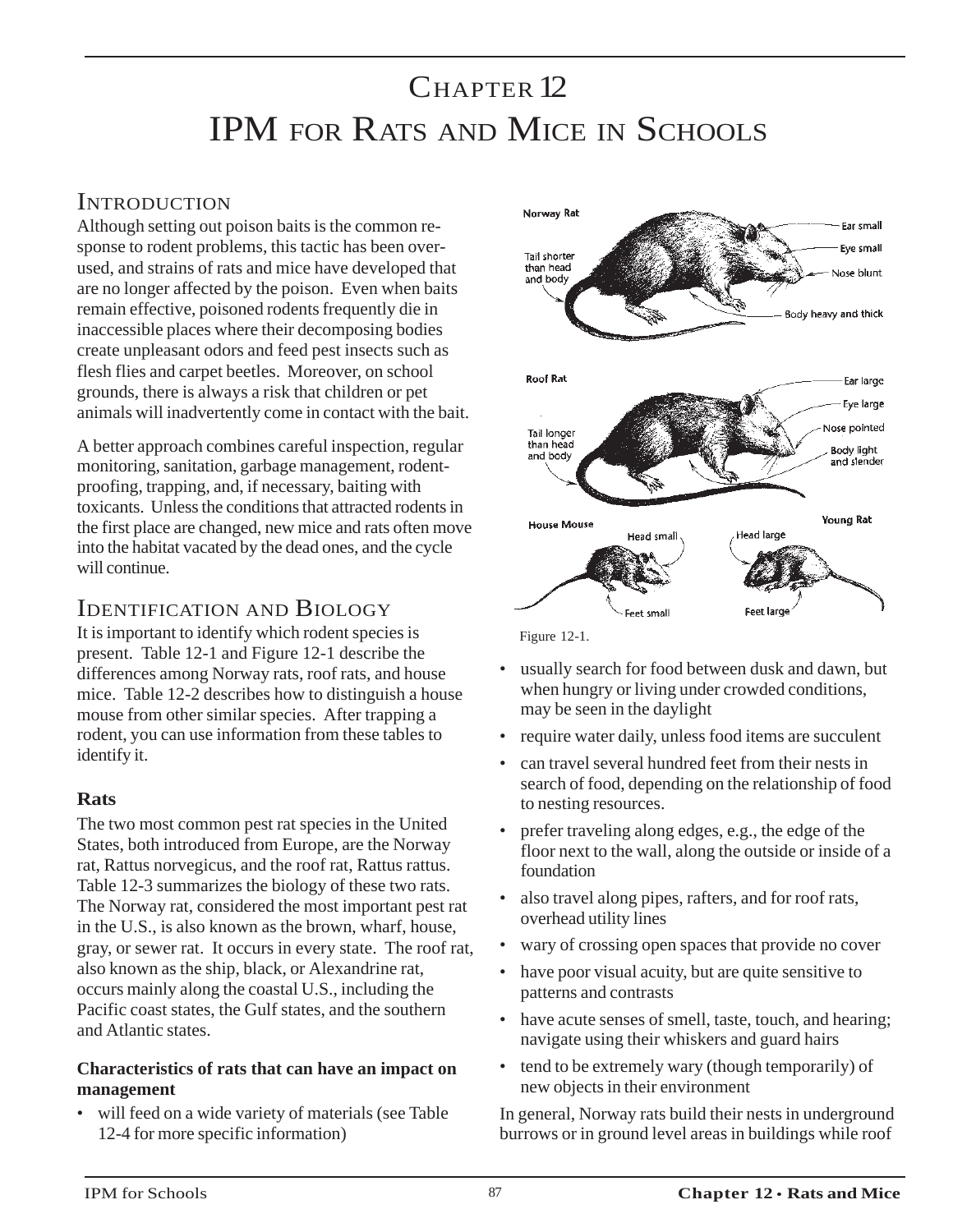**Table 12-1. Differences Among the Norway Rat, Roof Rat, and House Mouse**

**Please find this table at end of chapter.**

rats prefer living in elevated areas. Table 12-4 provides more specific information.

Rats have amazing physical abilities. Understanding what they can and cannot do is very important when planning ways to prevent rat problems or to reduce the number of rats present. These abilities are summarized in Box 12-A.

### **Mice**

The house mouse is the most common species to invade structures, but "wild" mouse species such as meadow voles and deer mice are also occasional problems, especially when temperatures drop in the autumn. Usually these mice can be easily trapped and removed, and rarely become chronic problems.

Invasions of the house mouse can occur at any time of the year, and once inside, house mice will continue to reproduce, generation after generation, without leaving the confines of the building. Biological information for the house mouse is summarized in Table 12-5, and its physical abilities are summarized in Box 12-B.

### **Characteristics of mice that can have an impact on management**

- can generally get all the water they need from food; if dependent on dry food, will need some free water
- travel over their entire home range daily (about 33 feet), investigating changes and new objects
- like rats, prefer to travel along edges and are wary of crossing open spaces
- have poor visual acuity; navigate using their whiskers
- indoors, often live in false ceilings; in appliances such as stoves, refrigerators, air conditioners, and coolers; in wall and floor voids; and in similar enclosed spaces
- outdoors, prefer thickly vegetated ground level areas

Indoors, mice populations are limited by the availability of food, by competition from other animals, and by disease. The amount of available shelter inside can limit the number of mice to a certain extent; however, in spring, summer, and fall, mice can establish themselves outdoors. They need to live inside only during the severe conditions of winter. Because rats prey on mice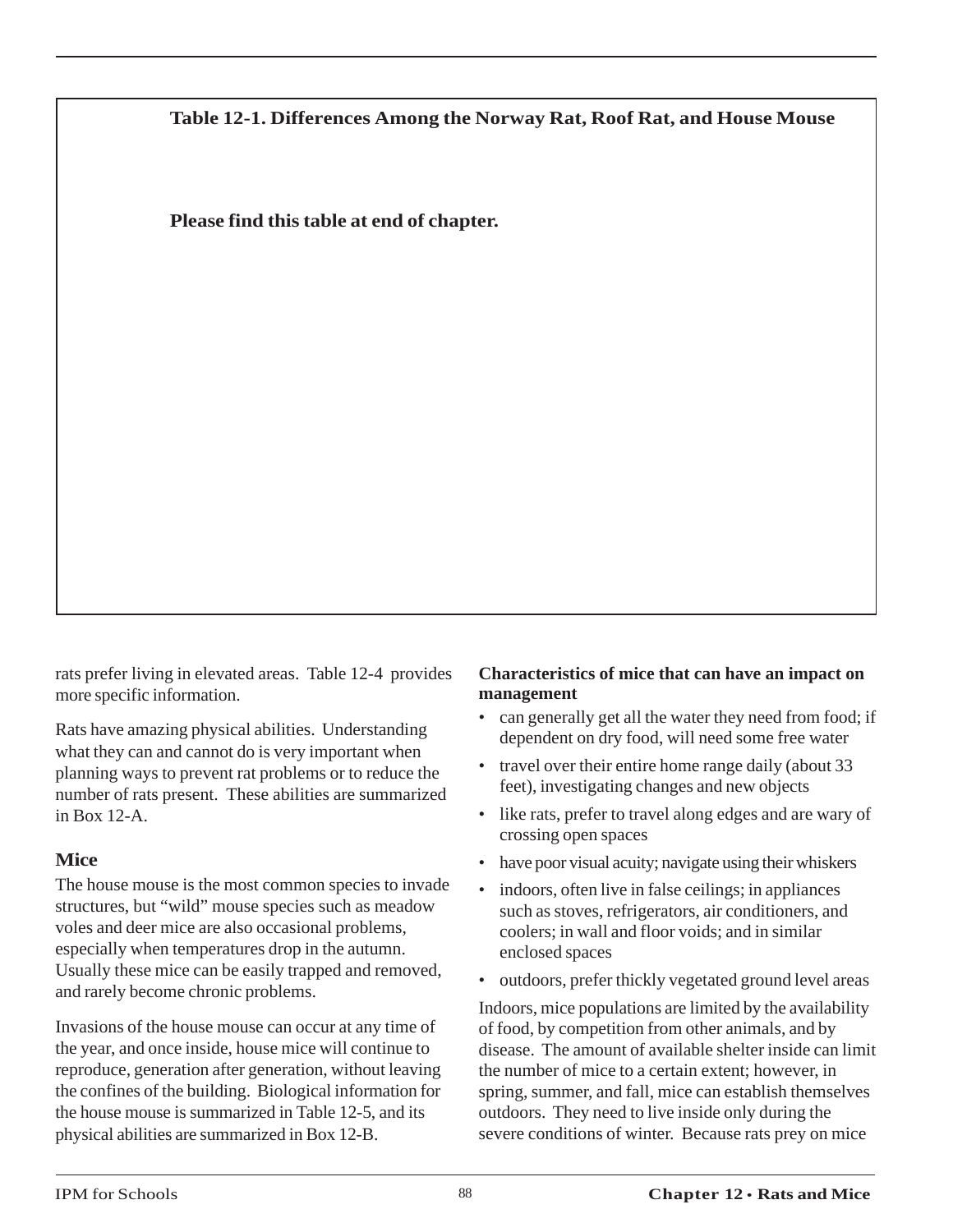### **Table 12-2. Distinguishing the House Mouse from Other Similar Species**

### **Please find this table at end of chapter.**

Adapted from Olkowski, et al. 1991

and compete for the same food and shelter, removing the rats often results in higher and more visible mouse populations.

# DAMAGE

Rodents damage food, clothing, documents, and structures through gnawing, urination, defecation, and nesting activities. The damage to food from contamination is probably ten times greater than the damage by direct feeding. Feces and urine raise the humidity of enclosed spaces, promote wood deterioration, and provide a medium for proliferation of microorganisms (Frantz 1988). Rodents cause fires by chewing through the insulation on electrical wires, and they are involved in spreading human pathogens (see Table 12-6). The hantavirus is cause for concern in many parts of the country; see Box 12-C for more information.

# DETECTION AND MONITORING

Make a thorough inspection to find as many of the active infestations as possible. At the same time note all possible harborage sites, sources of food and water, and holes that provide access to the building. Box 12-D details the signs of rodent infestation, and Boxes 12-E and 12-F summarize the areas to inspect inside and out. Make detailed notes about problem areas on a map of the building. Do not neglect to inspect any outbuildings on the property.

To help you monitor effectively, do the following:

- Make a site plan of the school with separate drawings of each floor so you can accurately record information.
- Lightly dust smooth surfaces near suspected harborage, runs, or entry points with unscented talcum

powder or powdered chalk to gain further information. Footprints and drag lines (made by tails) across powdered surfaces indicate rodent traffic. The powder can also be dusted onto a heavy, smooth material such as a piece of floor tile that can be moved around. Holding a flashlight at a low angle helps to illuminate tracks on dusty surfaces.

- Inspect at night with a strong flashlight. Look for movement and listen for squeaking, scrambling, and gnawing sounds.
- Vacuum up fecal pellets and gnawed wood shavings and remove any nests. Re-inspect for new rodent signs in a day or two. In areas where hantavirus is suspected, vacuuming is not advised. See Box 12-C for precautions to take when cleaning.



Source: Frantz & Davis 1991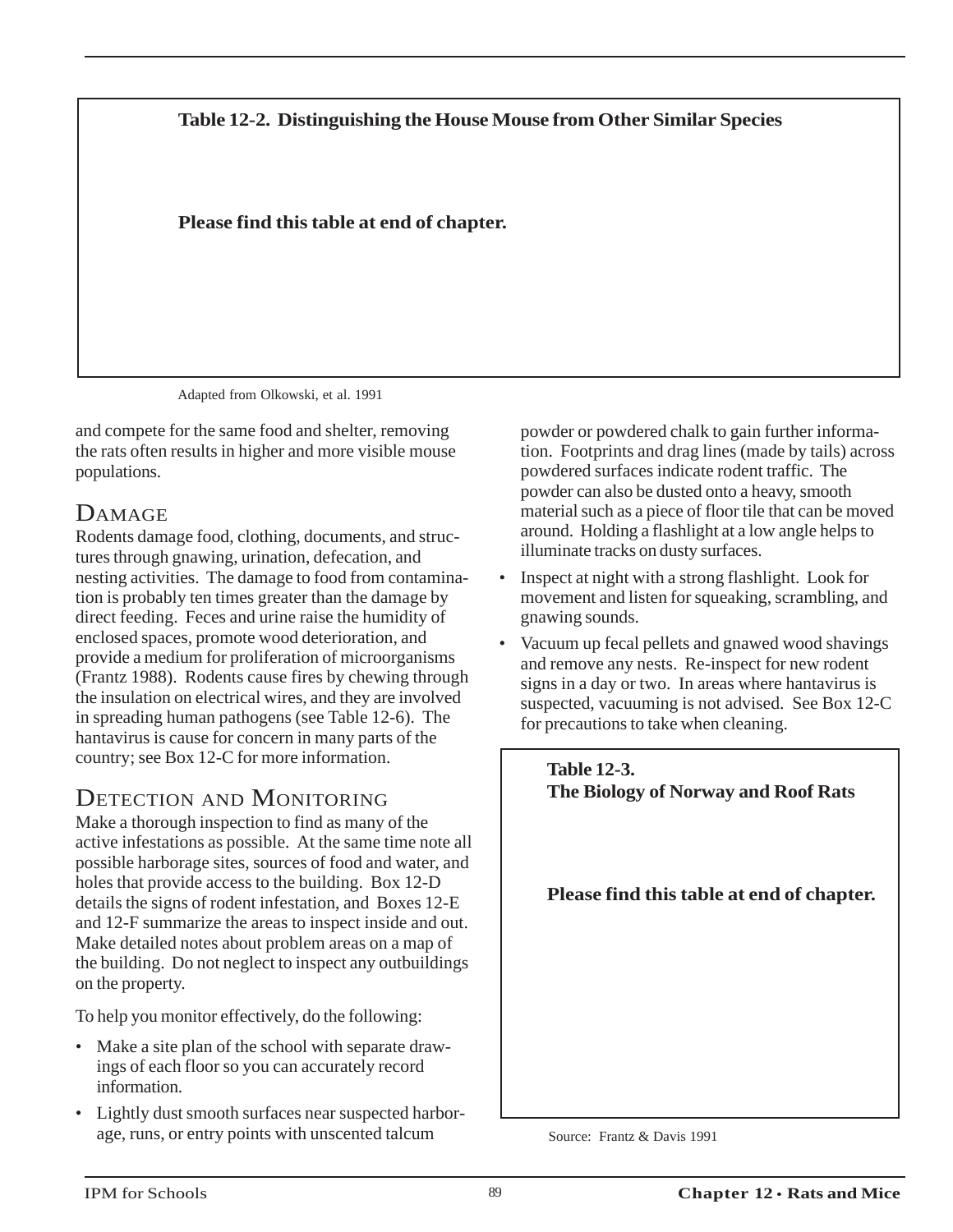

Sources: Meehan 1984 and Ingles 1965

- You can temporarily place a piece of gray paper or cardboard in dark or hard-to-reach areas and inspect them later for fecal pellets. Remember that rats, especially Norway rats, are fearful of new things, so it may take several days before they even come near the paper. For this reason, darker colors of paper will work better than bright white.
- Temporarily close suspected rodent burrows or holes with soil, crumpled paper, aluminum foil, or sawdust. Inspect 24 hours later to see if the holes have been opened or the paper chewed or moved.

# **Monitoring Blocks/Monitoring Stations**

Non-toxic, food attractant blocks are commercially available for monitoring rodents. You can also use bait stations filled with non-toxic baits such as rabbit food or grains. These monitoring blocks or stations can be placed anywhere indoors or out to locate or monitor a rodent population simply by noting whether animals have fed on the bait. Monitoring blocks or stations can also help you gauge the effectiveness of your treatment efforts. The blocks or bait stations should be wired, staked, or glued down with caulk so they cannot be dragged away. Clearly mark the blocks or stations with a tag alerting people that a non-toxic, rodent monitoring program is underway.

Number each block or station and note its location on your map. In 2 to 7 days, check for signs of rodent feeding and record the amount on a monitoring form.

The following are some of the best locations to place monitoring blocks:

- food storage areas
- kitchens—in closets and food storage areas
- locker rooms, break rooms, and teachers' lounges
- attics
- **basements**
- under and behind cabinets, appliances, computers, and electrical boxes
- in storage sheds, especially any containing grass seed, bird seed, etc.
- outdoors in dense vegetation and along buildings and fences

### **Vigilance**

You cannot relax after finding and treating a rodent infestation. Mice and rats are always a potential problem. Designate areas of high and low risk and continue to monitor the high risk areas perhaps every other week. Use monitoring blocks to help detect rodent presence.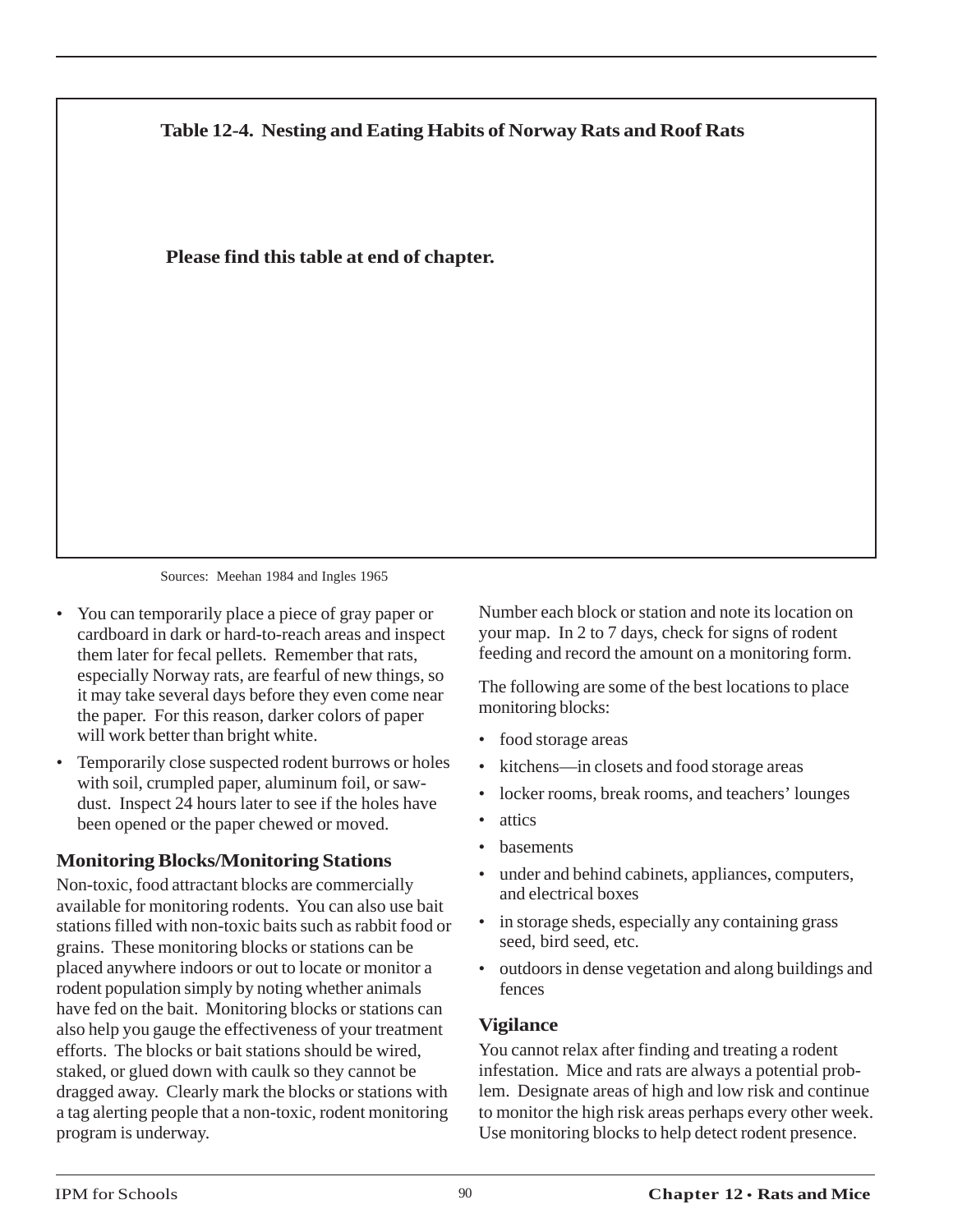# **Box 12-A. Physical Abilities of Rats**

Rats have the ability to:

- pass through any opening as small as 3/4 inch in diameter
- walk along horizontal wires and climb vertical wires (especially roof rats)
- climb inside vertical pipes from 1 1/2 to 4 inches in diameter
- climb outside of vertical pipes that are up to 3 inches in diameter
- climb the outside of vertical pipes and conduits of any size if within 3 inches of a wall; Norway rats are not likely to climb vertical wires unless they are close to a wall
- crawl horizontally on any type of pipe or conduit
- jump vertically (from a standstill) at least 24 inches above a flat surface and horizontally at least 4 feet
- reach about 13 inches above a flat surface
- fall more than 50 feet and survive
- dive and swim underwater for as long as 30 seconds, and tread water for up to 3 days
- swim up through the water seal, or trap, of toilets
- swim as far as 1/2 mile in open water
- gnaw and leave marks on almost anything, including wood, chip board, lead pipes, cinder blocks, asbestos, aluminum, sheet metal, sun-dried adobe, and an exposed edge of a piece of glass.

Sources: Caslick and Decker 1980, and Howard and Marsh 1967

The low risk areas can be inspected once every quarter. It is important to pay attention to seasonal and other changes. Is there a wheat or cornfield next to the school? If so, at harvest time, field mice will often leave the field and seek shelter in the nearest building. Is new construction or demolition starting next door to the school? Rats will be displaced and could invade the school yard and buildings. These are times for renewed vigilance.

# MANAGEMENT OPTIONS

Initially, concentrate control efforts in the high risk/high priority areas, such as the kitchen, the cafeteria, locker rooms, and perhaps various storage rooms. Your inspection will reveal the precise areas you must concentrate on in your own school. After you have improved sanitation in these areas, worked on rodent exclusion, and trapped most of the offending animals, move on to the other areas you noted in your inspection. You need not tackle the entire school at once. Source: Frantz & Davis 1991

### **Habitat Modification**

It is very important to change the physical environment that is supporting rodents. As mentioned before, if rodents are killed but habitat and food are still available, it is very likely that new rodents will move in to replace the dead ones.

### **Reducing Food Availability**

- Store foods such as grains, pet foods, snacks, etc. in metal, glass, or heavy plastic containers with tightfitting lids.
- Food stored in classrooms or teachers' lounges should be in tightly closed containers. Do not leave food out overnight.
- Do not allow students to store food in their lockers overnight unless it is in rodent-proof containers. Explaining to them why this is important will help with compliance.
- Store fresh fruits and vegetables in refrigerators or in open air coolers that are screened with 1/4-inch, heavy wire mesh.
- Store bags of grass seed, dry pet food, and other similar items in rodent-proof containers, or at the very least, inspect them frequently for any signs of chewing.
- Promptly clean up any spilled bird seed around feeders.

### **Limiting Areas for Eating**

If you expect to contain and limit pest problems (cockroaches and ants as well as rodents), it is very important to designate appropriate areas for eating and to enforce these rules. The fewer designated areas, the easier it will be to limit the pests.

### **Table 12-5. The Biology of the House Mouse**

**Please find this table at end of chapter.**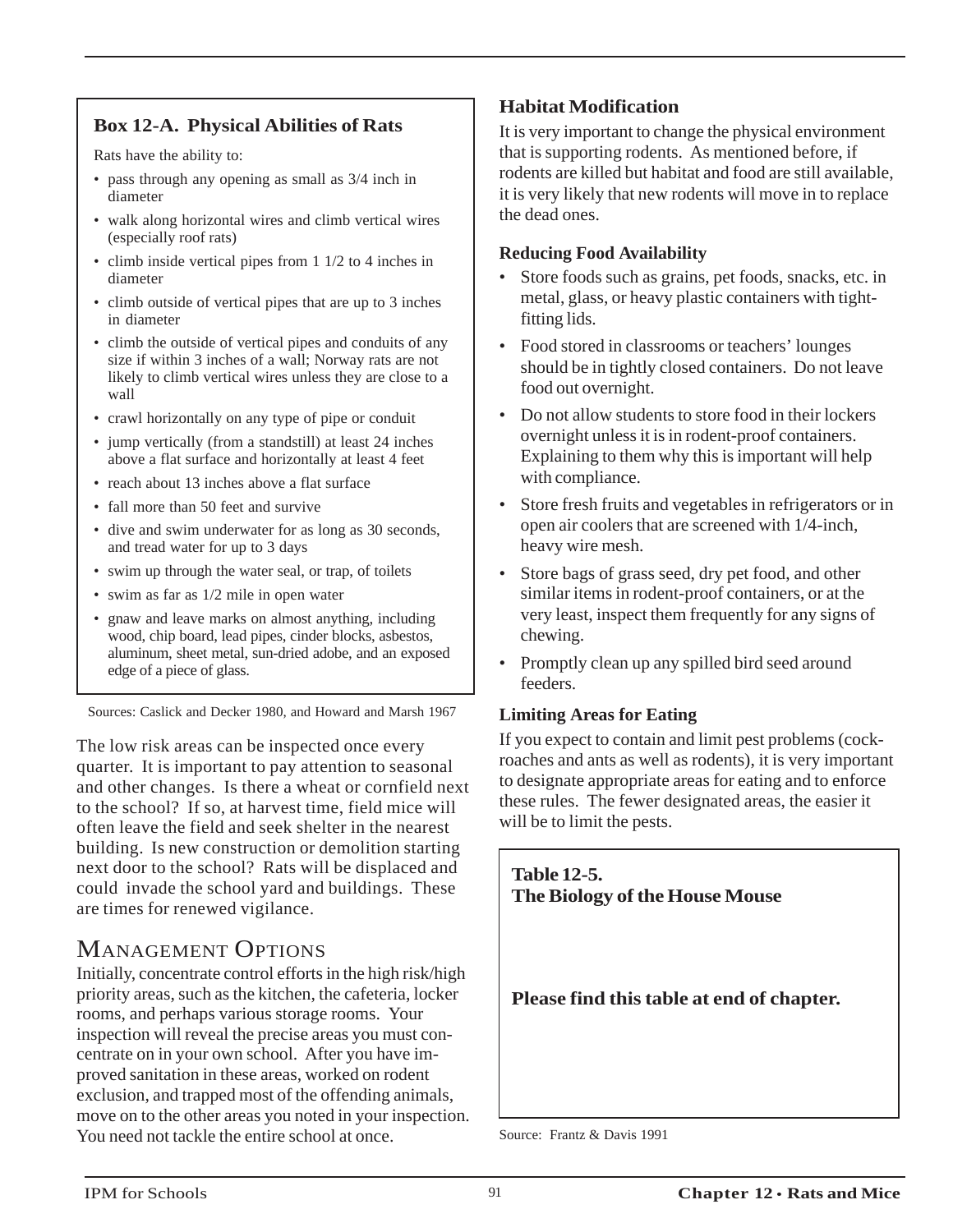### **Box 12-B. Physical Abilities of the House Mouse**

Mice have the ability to

- jump up to 12 inches from the floor, use vertical surfaces as a spring board to gain additional height, and jump downward 8 feet to the floor
- run up almost any vertical surface, including wood, brick, metal pipes and girders, sheet metal, wire mesh, and cables
- easily run along suspended electric wires and ropes of most common sizes
- squeeze through a 1/2 inch diameter hole
- travel upside down, clinging from  $1/4$  inch hardware mesh
- swim well, but tend not to dive below the surface
- survive at  $24^{\circ}$ F for many generations

Adapted from Pinto 1992

### **Managing Garbage Properly**

In most areas, garbage is the main source of food for rats. An electric garbage disposal unit in the sink can make rat problems worse by providing them with food in the sewer system. Proper disposal of organic garbage (food waste, garden waste, pet waste) is essential.

- All food waste from the kitchen, cafeteria, and other areas should be separated from other garbage, drained so it will be as dry as possible, and then stored in sealed plastic bags. These bags must be placed in rodent-proof containers at the end of each day because plastic bags are not rodent-proof.
- In food preparation areas, thoroughly rinse all cans, bottles, and plastic containers before recycling or discarding.
- Make sure garbage can and dumpster lids seal tightly when closed, and remain closed when not in use, especially at night. Repair or replace garbage cans with holes or with lids that do not close tightly. Use stretchy fasteners over garbage can lids, if necessary.
- Clean garbage cans and dumpsters frequently to prevent the build-up of food waste. Dirty garbage cans not only attract pests, but also repel people who want to use the garbage cans so that trash ends up outside the can. Use a high pressure stream of water or a brush and soapy water, if necessary. If possible, dumpsters should be fitted with drains so dirty water can be drained. The plug should be snugly in place, except when hosing out the dumpster; otherwise,

rodents can enter the dumpster and it becomes a huge feeding station. Another option is to require the refuse company to clean the dumpster or replace it with a clean one more frequently.

- Do not store extra garbage in cardboard, plastic, or paper outside the garbage cans because they can be torn open by rats, dogs, raccoons, or other animals.
- Inspect dumpsters and other outdoor trash receptacles at the end of the day, and pick up any wastes lying on the ground.
- Garbage cans on the school grounds should have removable, domed tops with vertical, spring-loaded swinging doors. Line these cans with plastic bags that can be tightly sealed and emptied into rat-proof garbage containers every evening.
- Inform students, teachers, and staff of the importance of placing garbage inside the proper containers.
- Pick up cat and dog feces daily (rats will feed on these).
- Shovel, rake, or sweep up fallen fruit, nuts, and similar foods that may be feeding rats in the school yard. Dispose of in rat-proof garbage containers. Sometimes it may be necessary to strip trees of their fruits or nuts to get a rat problem under control.
- Store excess garden produce away from rats or dispose of it in rat-proof garbage containers.

### **Removing Vegetation**

- Trim trees, vines, bushes, grass, and weeds at least 12 to 18 inches from all buildings to decrease cover for rodent runways and prevent hidden access to buildings.
- Break up dense plantings with pathways, stretches of lawn, or very low groundcover. Rats don't like to move across areas where they can be easily seen.
- Avoid large plantings of a single groundcover that could allow rats to run for long distances without being seen.
- Thin out dense bushes to reduce rat habitat.
- Avoid planting date palms or Algerian ivy (Hedera canariensis) on the school grounds because rats can live in and feed on these plants.

# **Excluding Rodents**

Exclusion must be the basis of any reliable management program. Rodent-proofing will take time and should begin simultaneously with trapping and/or poison baiting. The following procedures are recommended: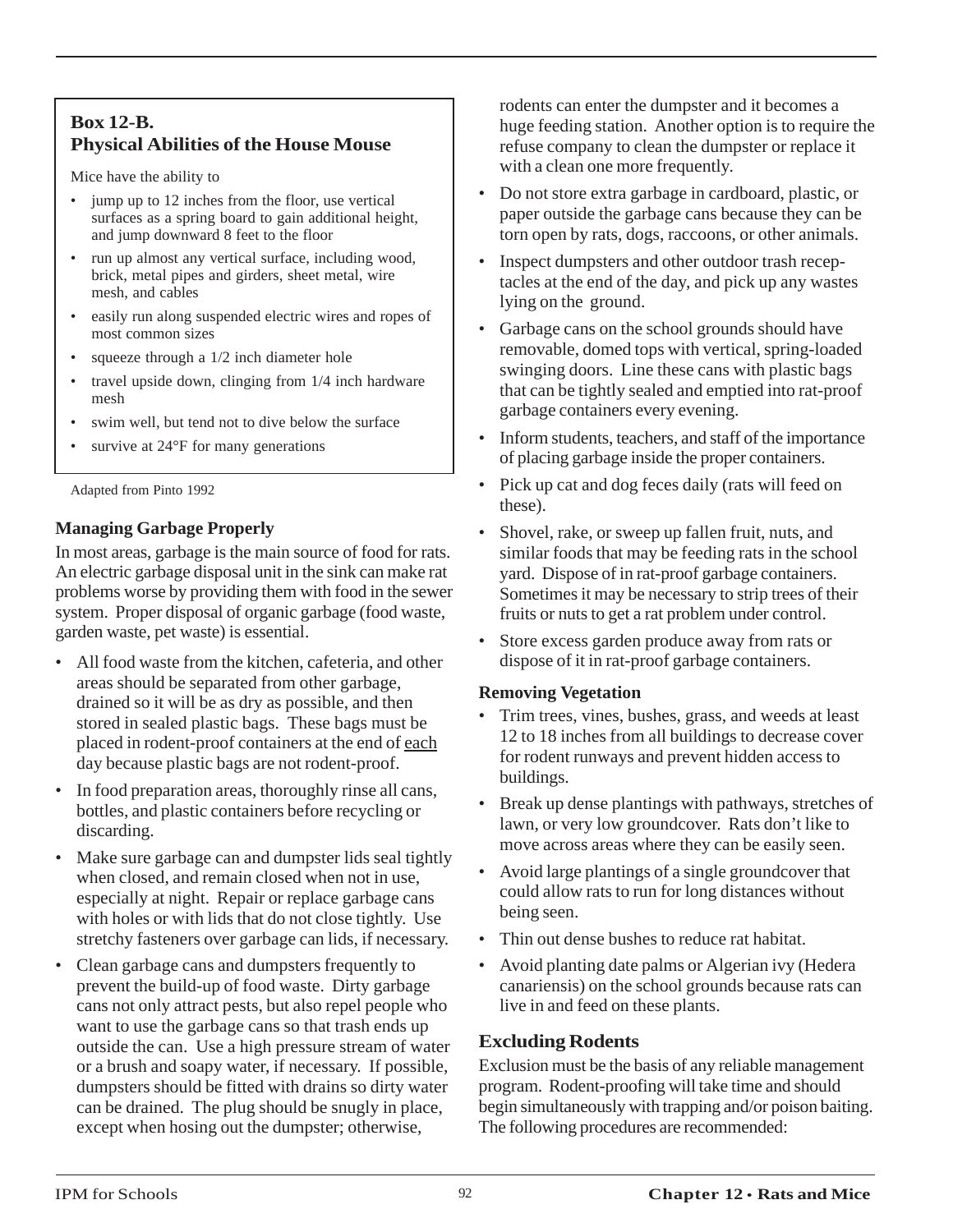### **Large Openings in the Exterior of the Structure**

- Seal holes larger than 3 inches in diameter with 1/4 inch hardware cloth, 19-gauge or thicker sheet metal, plaster, or mortar. Make supports or frames for the screen and make sure they are secured solidly to the building.
- If maintenance staff needs access to the opening, install a lockable door with a heavy-duty spring hinge that will automatically close the door if someone forgets.
- Look for holes in the building not only in the first 3 feet above the ground, but also at the roof line, in the eaves, and in attic and roof vents.
- Make sure all vents are screened with 1/4-inch hardware cloth and that existing screen is not ripped.
- Cover vent pipes with a square of 1/4-inch hardware cloth bent around the pipe and secured with a wire.

### **Small Openings in the Structure, Inside or Out**

- Depending on the material in which you find these openings, holes as small as 3/16 inch in diameter should be sealed. These holes are very important and are often difficult to find. If the holes are in materials that rats can gnaw, they can enlarge these holes until they can eventually squeeze through them.
- Seal small holes with steel or copper wool (copper will not rust) or with caulk.
- Check for gaps around exterior doors and seal with weather stripping. Metal kickplates can be used to prevent rodent entry. Use raised metal door sills when necessary.
- Some doors have vents or louvers in them as part of the ventilation system. It may be necessary to screen these. Sometimes pipes have been installed through

### **Table 12-6. Selected Pathogens Associated with the House Mouse, Roof Rat, and Norway Rat**

**Please find this table at end of chapter.**

Sources: Frantz 1988, Harwood and James 1979, Olkowski 1991, and Quarles 1995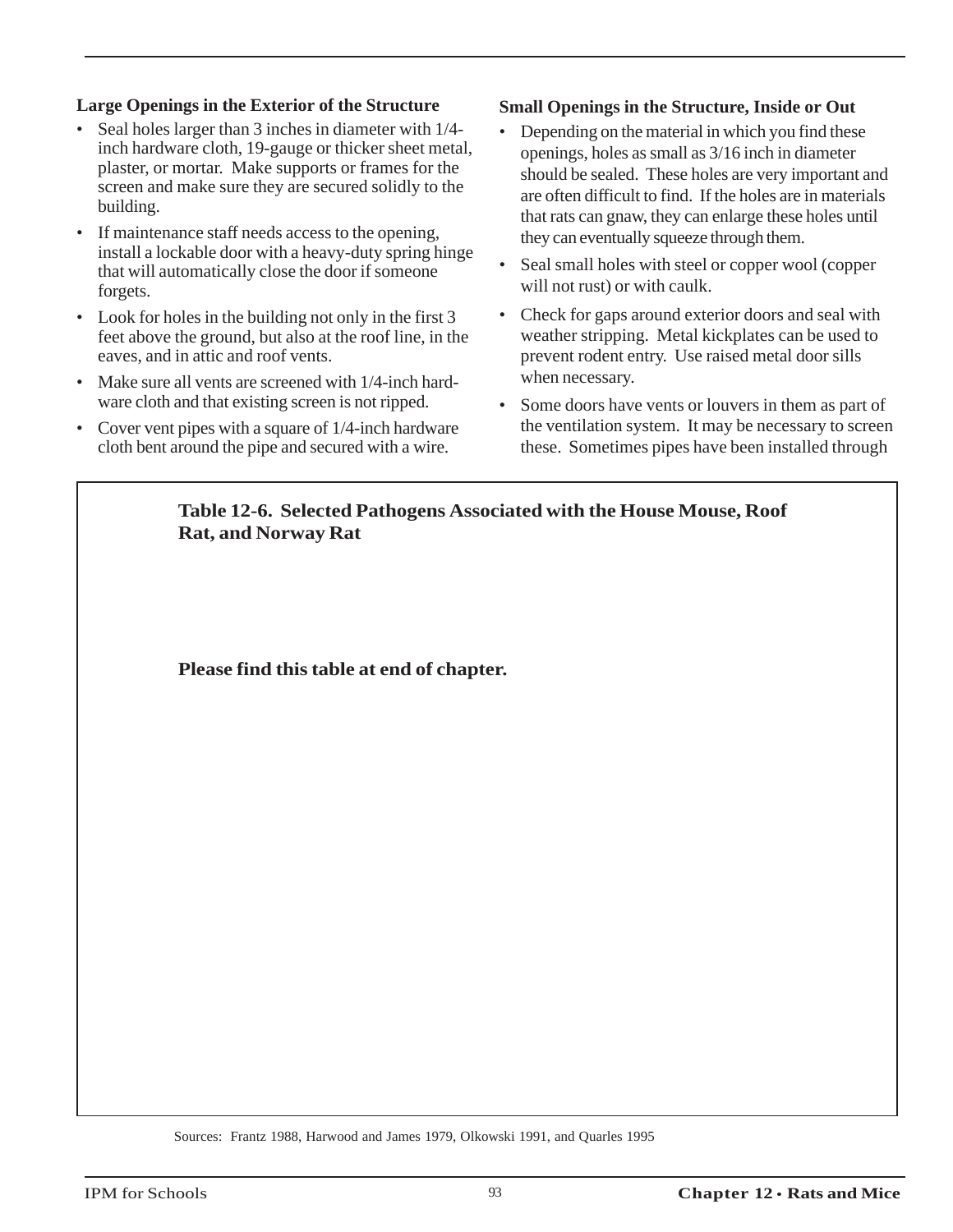### **Box 12-C. Hantavirus**

Hantavirus pulmonary syndrome (HPS) is a serious, often deadly, respiratory disease that has been found mostly in the rural areas of the western United States where there is an overpopulation of deer mice, Peromyscus maniculatus, the primary vector (see Table 12-2 for description). Other rodent vectors include the piñon mouse, P. truei; brush mouse, P. boylii; and various western chipmunks, Tamias spp.

The most common route of transmission is through breathing in the virus on or in aerosilized, infective rodent urine, saliva, and feces. Mucous membranes can also be infected by touching them with fingers that have been contaminated by handling infective or contaminated materials such as dirt, dust, rodent excreta, etc. Rodent bites can also spread the virus, but this is less common. Organisms such as ticks, lice, or fleas are not involved, and as of this writing no human-tohuman transmission has been observed.

Human exposures have been mostly associated with agricultural activities such as planting and harvesting field crops, but a number of exposures have come from contaminated dwellings. Infections have occurred from staying in previously vacant cabins, from cleaning barns and other outbuildings, and from hiking and camping. Any time the rodent population becomes large enough to incubate large quantities of the virus, disease can result.

Symptoms of hantavirus usually appear within 2 weeks of infection, but can appear as early as 3 days to as late as 6 weeks after infection. The primary symptom of this disease is difficulty breathing, but other symptoms may include fever (101°- 104°F), headache, abdominal and lower back pain, and sometimes nausea and vomiting. If any combination of these symptoms—especially difficulty in breathing—appear after direct or indirect exposure to rodents, contact your doctor immediately and be sure to mention your exposure to rodents.

To determine if deer mice are a problem in your area, call the local Cooperative Extension. In areas of known infection, trapping and cleanup should be done by a trained health department representative or pest control operator.

At present, the best means of protection against the virus is by excluding deer mice from buildings. Since the types of mice that carry hantavirus are difficult to identify, all wild rodents should be considered potentially infectious and should be avoided. Methods for exclusion for deer mice are the same as for any rodent. See the section on excluding rodents under Management Options for directions on rodent-proofing your school building.

When you are cleaning, you can minimize contamination by following these precautions:

- Wear latex or rubber gloves.
- Mix a solution of 1 cup bleach to 10 cups water or use a household disinfectant.
- Wipe down counter tops, cabinets, and drawers. Mop floors and baseboards.
- Thoroughly spray or soak any dead mice, droppings, or nesting areas with disinfectant or the 10% bleach solution.
- Do not vacuum, sweep or dust. This may spread the virus throughout the air. Use rags, sponges and mops that have been soaked in the disinfectant solution.
- Steam-clean carpets, rugs, and upholstered furniture.
- Wash clothes and bedding in hot water and detergent. Transfer to a dryer set on high.
- Dispose of contaminated items, including dead mice, in a double plastic bag.
- Disinfect or throw away the gloves you used.
- When you are done, wash your hands with soap and hot water.

Source: Centers for Disease Control and Prevention 1993

the vents or louvers; make sure to seal any gaps around the pipes.

• Check areas where pipes and wiring enter buildings and close any gaps with caulk or with steel or copper wool.

#### **Air Conditioners**

• These units can provide rodents with water, harborage, and access to the structure. Make sure each unit is well-sealed, especially those on the roof.

#### **Sewer Pipes**

• Repair broken sewer pipes. Rats can dig into broken

sewer lines and swim up the trap in a toilet to get into a building.

• Toilet drains can be rat-proofed by feeding the pipe from the toilet bowl into a pipe section of larger diameter (Frantz and Davis 1991).

#### **Drains**

- Cap the drains in basement floors so rats cannot enter through them.
- Install a brass drain cover or a perforated metal cap held in place by a hinge so it can be opened for cleaning. Make sure the unhinged type of cover is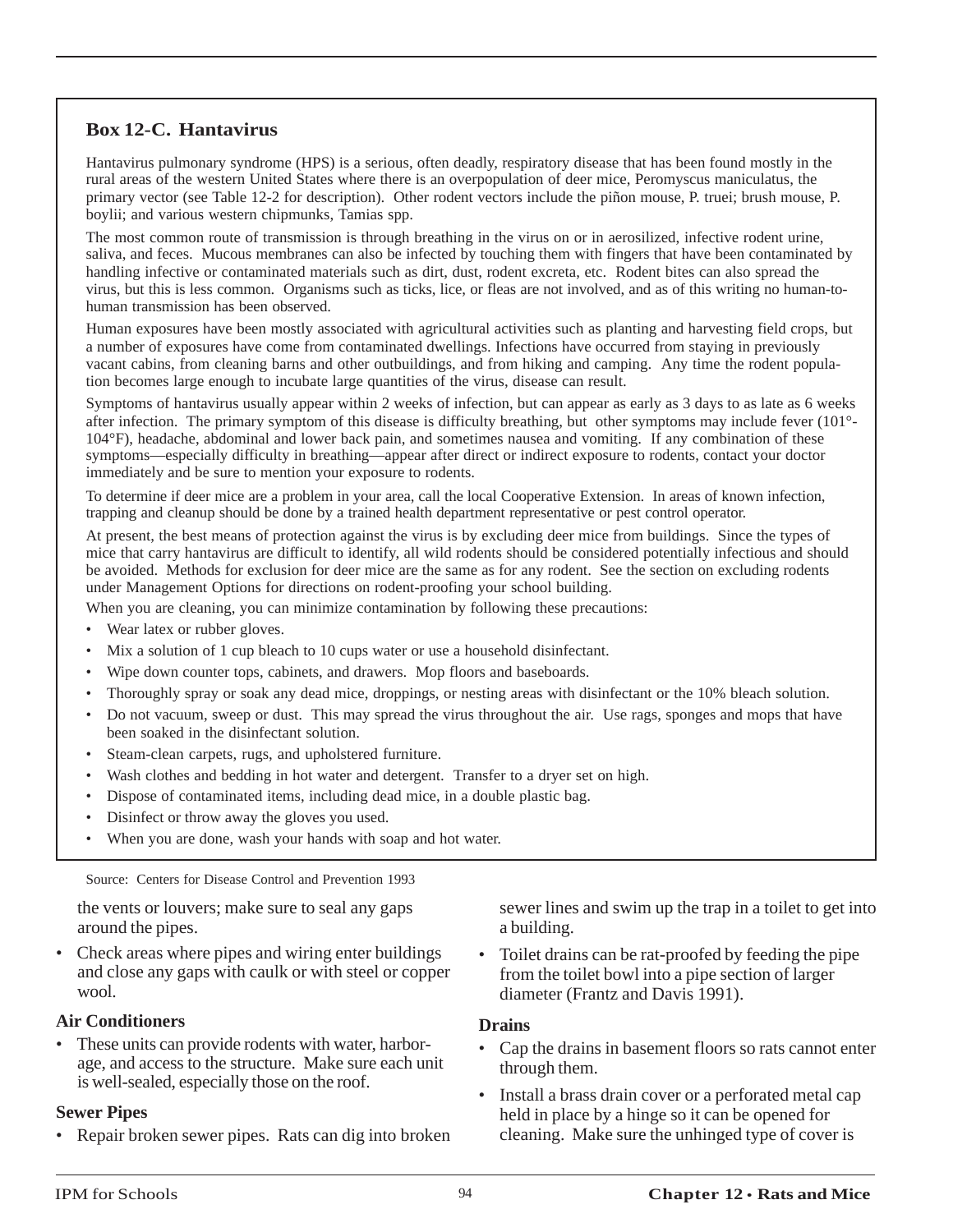### **Box 12-D. Signs of Rodent Presence**

#### **Live or Dead Rodents**

- Seeing live rodents is the most obvious and certain sign of their presence. Seeing live rodents in the daytime usually means there is a heavy infestation, that their harborage has been disturbed, or that new rodents are moving into the area and haven't found any harborage yet.
- A freshly dead rodent is a sign of infestation, but this is not necessarily true with an old, dried body which may merely indicate a previous infestation.

#### **Droppings**

- The largest number of droppings will be in feeding areas and near harborage.
- Rat droppings may be as large as  $3/4$  inch long and  $1/4$  inch in diameter. Mouse droppings are much smaller, about 1/4 inch long.
- Fresh droppings are moist, soft, black or nearly black, and they glisten or look wet. After a few days to a week, the droppings dry, become hard, and appear dull rather than shiny. In warm, dry atmospheres the droppings can lose their shine after only a few hours. After a few weeks, rat droppings become gray, dusty and crumbly, and mouse dropping become hard, dry, and dull or whitish.
- If very old droppings are moistened, they may look like new ones, but they will still be crumbly instead of soft.
- Sometimes lizard or bat droppings can be confused with rodents droppings, but both lizard and bat droppings contain many insect fragments that can easily be seen when the droppings are crushed.
- In order to monitor for current rodent activity, remove the droppings so that fresh droppings are apparent during future inspections.

#### **Damage to Goods and Structures**

- Rodents gnaw to get at food in packaging or containers and to obtain nesting material.
- When rodents gnaw, their front teeth leave two parallel marks, about 1/8 inch across for rats and about 1/16 inch across for mice.
- Gnaw marks on doors or ledges, in corners, in wall material, or on stored materials as well as bits of gnawed wood, paper, cloth, packaging, etc. are good indications of rodent presence.
- Rats can gnaw through rusty sheet metal and sheet aluminum.

#### **Grease Marks or Rub Marks**

• These marks on beams, rafters, walls, pipes, and other fixtures are the result of oil and dirt rubbing off rodents' fur along frequently traveled routes.

#### **Runs or Burrows**

• These may be found outside along foundations, walls, or fences or under bushes or debris. Runs will look like tiny paths and burrows are open holes.

#### **Tracks**

• Footprints and long, thin marks indicating a tail being dragged or rested can easily be seen on dusty surfaces, in mud, or in snow.

#### **Noises**

• As rats gnaw, claw, fight, and scramble around inside walls they make noises. These are particularly audible at night when they are most active. A stethoscope may be used to pinpoint the activity. Mouse noises are harder to hear, but you can sometimes hear them scurrying and skittering around. Note that squirrels and other animals can make similar noises, so you should confirm rodent presence with other signs.

#### **Urine**

• Rodent urine will fluoresce blue-white under ultraviolet light, but many other substances also fluoresce, so recognizing rat urine takes skill.

Adapted from Meehan 1984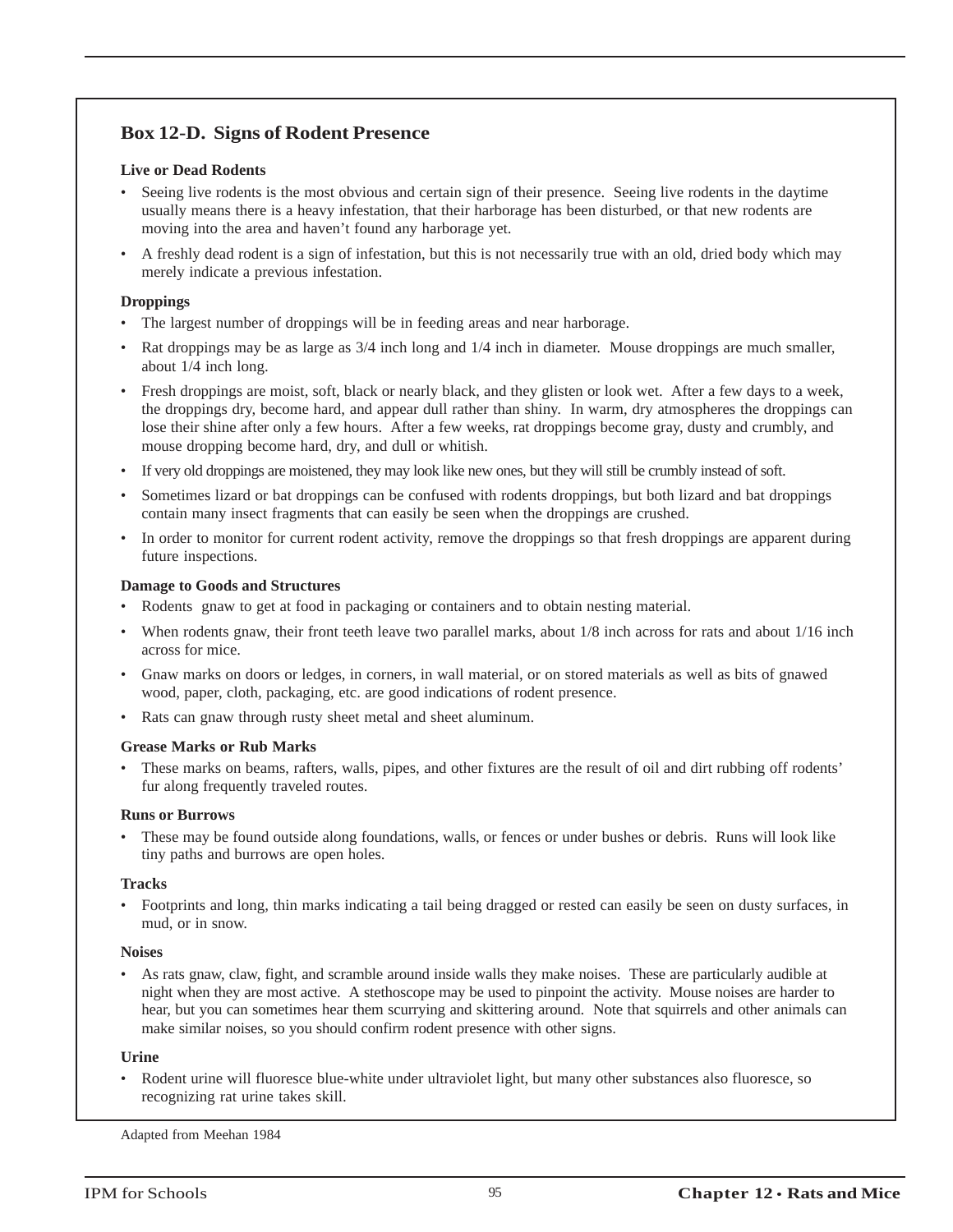threaded so it screws in place; otherwise, a rat can push it open.

• Place 1/4-inch galvanized hardware cloth under existing drain covers with holes larger than 1/2 inch.

### **Debris and Clutter**

- Clean up and organize storage rooms to eliminate as much clutter as possible. It's harder to detect rodent presence in such rooms and the clutter is attractive harborage.
- Outside, remove debris heaps, wood piles, or construction debris.

### **Water**

• Free-standing water in stagnant pools, ditches,

### **Box 12-E. How to Conduct a Rodent Inspection Inside**

- Begin in the basement or substructure. Remember that you are trying to find as many areas as you can that might provide harborage, food, water, or access to the building.
- Make detailed notes on your schematic of the building.
- Try to locate all entry points and nesting areas. "Starter holes" for rodents to enlarge can be openings as small as 1/4 inch in diameter in walls, around pipe entries, sewer outlets, under doors, etc. Unscreened sewer outlets and even toilets can give rats access to buildings. Nests are often composed of things like shredded paper, pieces of plastic, and bits of fabric gathered together into a 5-inch diameter mass for mice and 8 to 12 inch diameter for rats. If you find clothing or paper that looks torn or shredded but doesn't look like a nest, you will most likely find the nest nearby.
- Look for water leaks and rooms where water condenses on the walls.
- Always be on the lookout for piles of trash, clutter, or other debris.
- Note where the custodians, teachers, and students take their breaks or eat lunch. These areas can present a sanitation problem.
- Rodents like to follow edges; inspect these areas for feces, rub marks, urine, or other indications of activity.
- Move to the main floors of the building and inspect locker rooms, home economics rooms, art rooms, child care areas, lower-grade areas, cafeteria, kitchen, and teachers' lounge. Even science rooms can have food for rodents.
- Continue into the attic to look for holes, nests, feces, and rub marks.

Adapted from Harmon 1995

ornamental pools, or fountains can provide rats with their daily ration of water. Drain or eliminate these sources where possible. Fountains and ornamental pools will pose a problem, but during severe rat infestations, they may need to be temporarily drained.

- Fix leaking pipes, faucets, or broken irrigation systems.
- Eliminate condensation in places like boiler rooms.

#### **Installing Barriers**

- Make rat-proof barriers to separate landscaping from the foundations of buildings by digging a small trench 8 to 12 inches wide, 8 inches deep, and as long as the building. Fill this with pea gravel. Rats dislike burrowing in loose gravel and will be discouraged from trying to penetrate the foundation.
- Place barriers between and within walls to prevent rodent travel (see Figure 12-2). An open space between floor joists (as shown at A) gives rats free access to wall voids. Wood 2x4 stops (show at B) are sometimes used on upper floors, but an incombustible material should be employed on lower floors. In old buildings, galvanized sheet metal (shown at C) can be cut to fit and nailed between studs, joists, floor, and sill. In new construction, incombustible stops of a good grade of cement are recommended (shown at D).
- Vertical barriers of galvanized sheet metal 18 to 24 inches high placed around stored flour or grain will exclude mice. Pallets containing stored food and paper supplies can be mouse-proofed by elevating the pallet on 12-inch cinder blocks, then covering the pallet with a layer of sheet metal so that the edges of the sheet metal extend 4 to 6 inches beyond the edges of the pallet. The edges should then be bent down toward the floor at a 45° angle.



Figure 12-2. Barriers between and within walls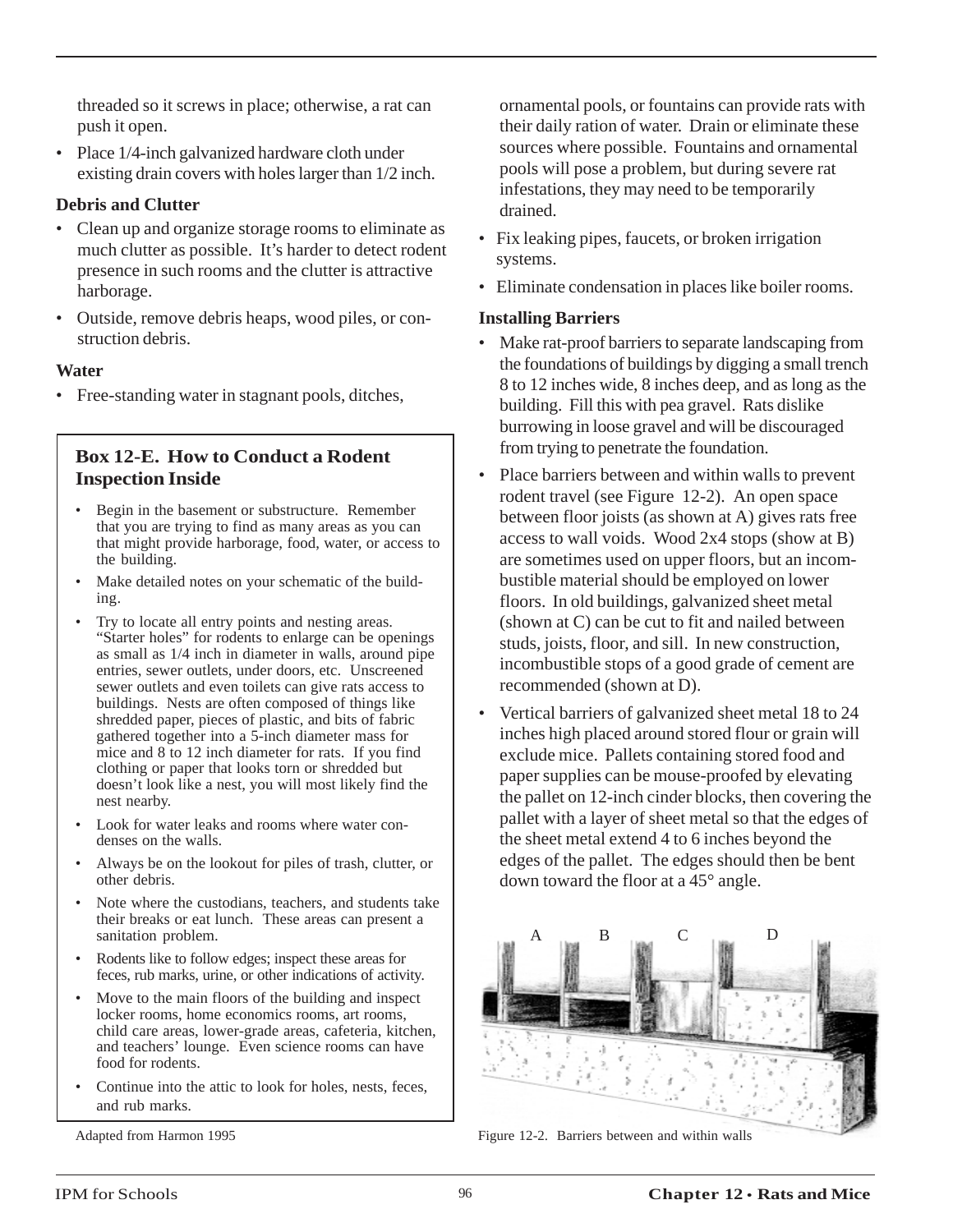### **Trapping Rodents**

Many schools have concerns about the ethical implications of killing rodents slowly by trapping. Snap traps are probably the most humane in that regard because they kill the animals swiftly. These concerns for the animals can be turned into motivation for habitat modification and other strategies that exclude rodents and eliminate their food supply, thus reducing the numbers that have to be directly killed. Be sure to inspect the traps daily to remove and humanely kill any rodents that have been caught.

### **Killing trapped rodents**

- Plunge live capture traps or glue boards into a 5 gallon bucket of soapy water and hold down until the rodents drown.
- Place a few traps into a large, heavy-duty garbage bag and tie the bag loosely to the exhaust pipe of a car. Open the car windows, start the car, and leave it running for a minute or two. After turning off the

car, remove the bag from the exhaust pipe, seal the bag and leave it for several more minutes.

### **Tips for a successful trapping program**

- Set traps in the correct locations, bait properly, and inspect frequently—sometimes this will mean daily.
- Use the map of the building and/or grounds to record the precise location of each trap and the date it was set. This record keeping is the key to preventing lost and forgotten traps. If dead and decomposing rodents are left in the traps, the results can be very unpleasant.
- When handling traps, always wear gloves for protection from diseases.
- Rats will avoid traps for a few hours to several days after initial placement. "Pre-baiting" traps for rats (see below under Baits) can improve catches.
- For mice, set a large number of traps for a few days, then remove the traps and dispose of dead mice. Reset traps two weeks later. This will ensure that

### **Box 12-F. How to Conduct a Rodent Inspection Outside**

- Try to identify as many of the areas as possible that provide rodents harborage, food, water, and access to the building.
- Make detailed notes on your map of the exterior of the building and the school grounds.
- Take note of how garbage is dealt with, what condition dumpsters and garbage cans are in, and whether rodents have easy access to garbage.
- Check doorways for gaps or holes and note windows without screens or glass.
- Look for other openings in the structure—holes, vents without screens, holes around plumbing, and electrical wire entry points.
- Note any power lines running into the upper portions of buildings and any trees which are brushing up against the structure; these give rodents access to the roof.
- Note any bird or bat problems because rats may not be far behind. Rodents will feed on bird eggs, chicks, and young bats.
- What kind of vegetation is growing near the building? Does it give rodents cover for runways or nesting sites? Are there any fruit- or nut-bearing trees?
- Inspect all planters, wood waste piles, portable storage containers, and outbuildings. Are there signs of rodent infestation in or around any of these areas?
- Take into account any field or lot which may be next door, as well as any supermarket or fast food establishment which may attract rodents. Rodents that start to invade the school may be an overflow from adjoining properties. If a vacant building next door to a school is going to be renovated or an empty field or lot prepared for construction, the rodent population will be displaced to the surrounding areas.
- Pay attention to seasonal occurrences. For example, if there is a corn or wheat field near the school, when the grain is harvested in the fall, field mice often migrate to the nearest structure.
- Check for irrigation leaks and any standing water such as irrigation or drainage ditches, stagnant pools, ornamental ponds, and fountains.
- On the roof, check air conditioning units that might provide water and harborage for rats.

Adapted from Harmon 1995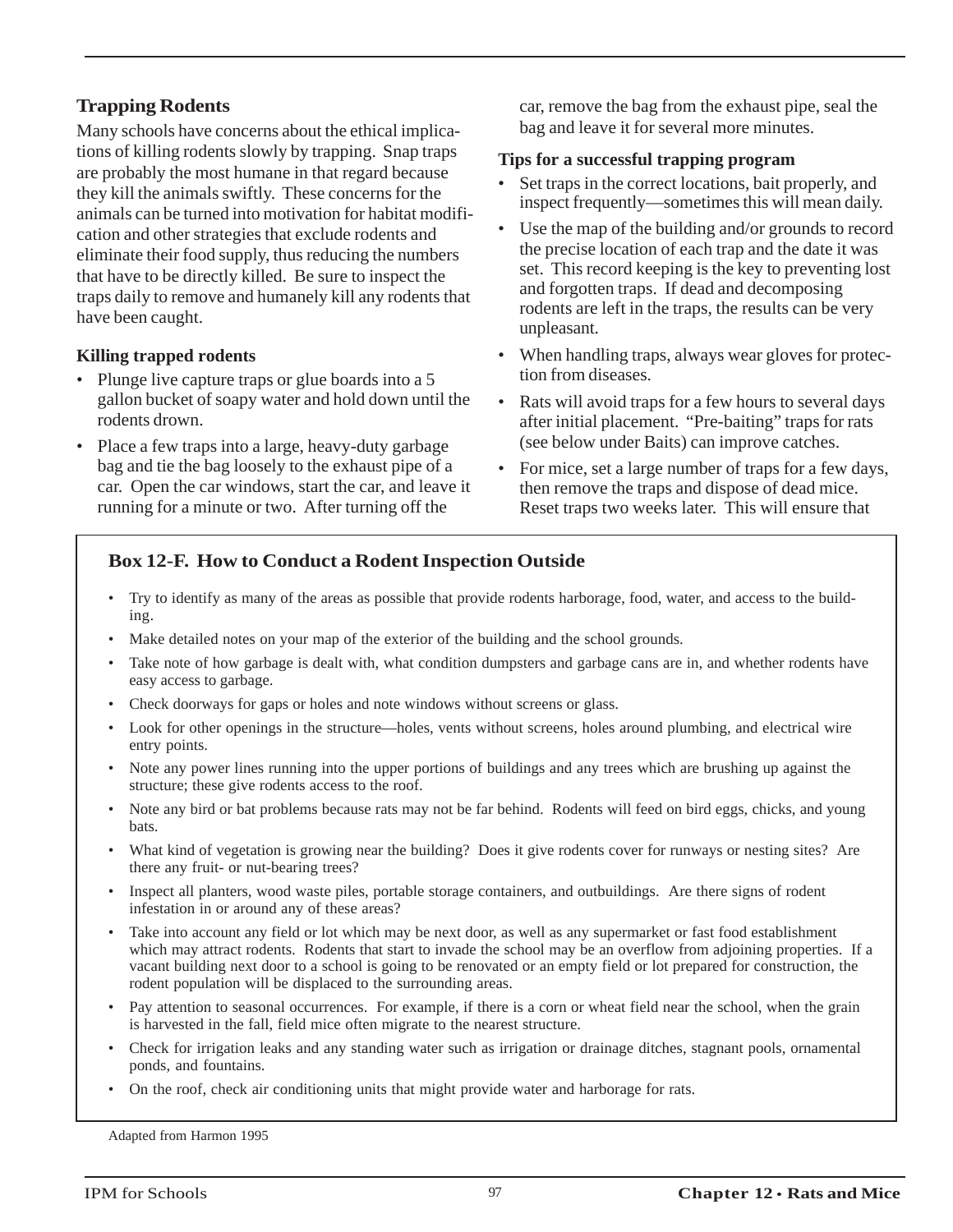# **Making an Expanded Rat Trap Trigger**

Rat traps with expanded triggers are available commercially, but you can also make your own. Cut a 11/2 in. (3.8 cm) square piece of stiff cardboard or  $\frac{1}{8}$  in. (0.3 cm) thick wood and attach it to the existing trap trigger with wire or strong glue. Expanded triggers often catch rats without bait if the traps are placed well and are moved when necessary.



Figure 12-3. Rat traps

mice too small for capture during the first trapping are caught in the second round.

- If catches are poor, try moving the traps to new locations.
- When most of the rats have been trapped, it can be hard to catch the last few because they may have become trap-shy and will avoid the traps. In such cases, the traps can be removed for a week, then set in new locations using the pre-baiting method described below. You can also leave out food in shallow pans until the rats readily eat it, and then camouflage the trap by burying it under the food in the pan.

### **Trap choices**

Rodent traps fall into three general categories: snap traps, live traps, and glue boards. Each kind of trap is better suited to some situations than others. The information below will help you decide where to best use each of the traps.

**Snap Traps.** These traps are widely available and can be made more effective by expanding the trigger (see Figure 12-3) so that it can be tripped by a mouse or rat simply running over the trap. Do not place them where human toes might accidentally get caught, unless the traps are protected inside a bait station (see below). These traps work well in dusty places, but do not use a snap trap in an area with standing water or high humidity because the mechanism will rust and the trap will be useless.

**Live Capture Traps.** Live traps are available for rats and mice, but the rodents must be killed once they are trapped. When mouse populations are high, multiplecatch live traps may be more efficient than snap traps.

Multiple catch traps can capture several mice at a time without needing to be reset. Some models have windup mechanisms that "kick" the mice into another compartment. Others use a treadle door. Although these traps can work without baits because mice are curious and attracted to the small entrances designed into the traps, they are more effective when baited.

**Glue Boards.** These are boards covered with a sticky material that will catch mice and rats. Glue boards provide the advantage of catching and retaining rodent hairs, droppings, and ectoparasites coming from the trapped animal. Glue board traps should be inspected daily in order to prevent unnecessary suffering by the trapped animals.

If glue boards are used in areas where they might fall and get stuck to something, secure the traps with a nail or wire. Boards should always be secured when you are trapping rats so that if the rats are only partially caught they cannot drag the traps away. Baiting glue boards is not necessary but will improve the chances of success.

### **Trap Placement**

- Check the monitoring map to locate active rodent holes, and set traps along walls or other runways leading to the holes. Other good trap locations include areas near droppings, gnawing marks, or other signs of rodent damage; under and behind objects likely to harbor rats or mice; in dark corners; and along rafters or other protected areas where rodents are likely to travel.
- Changing the location of furnishings will produce new pathways that mice will quickly investigate. Traps can be placed along these new pathways. For rats, move objects around to funnel them into the traps.
- Set traps at right angles to the wall, with the trigger facing the wall.
- Place traps flush with the wall so that rodents traveling along the edge of the wall will encounter the traps.
- Two traps, side by side with their triggers facing the wall, can increase the chances of success. Alternatively, the two traps can be placed parallel to the wall, back to back with their triggers facing away from each other. Three traps in a row will make it difficult for a rat to jump over the traps without being caught.
- Traps can also be nailed to a wall or rafter or wired to a pipe. Make sure the trigger side of the trap is projecting into the rodents' runway.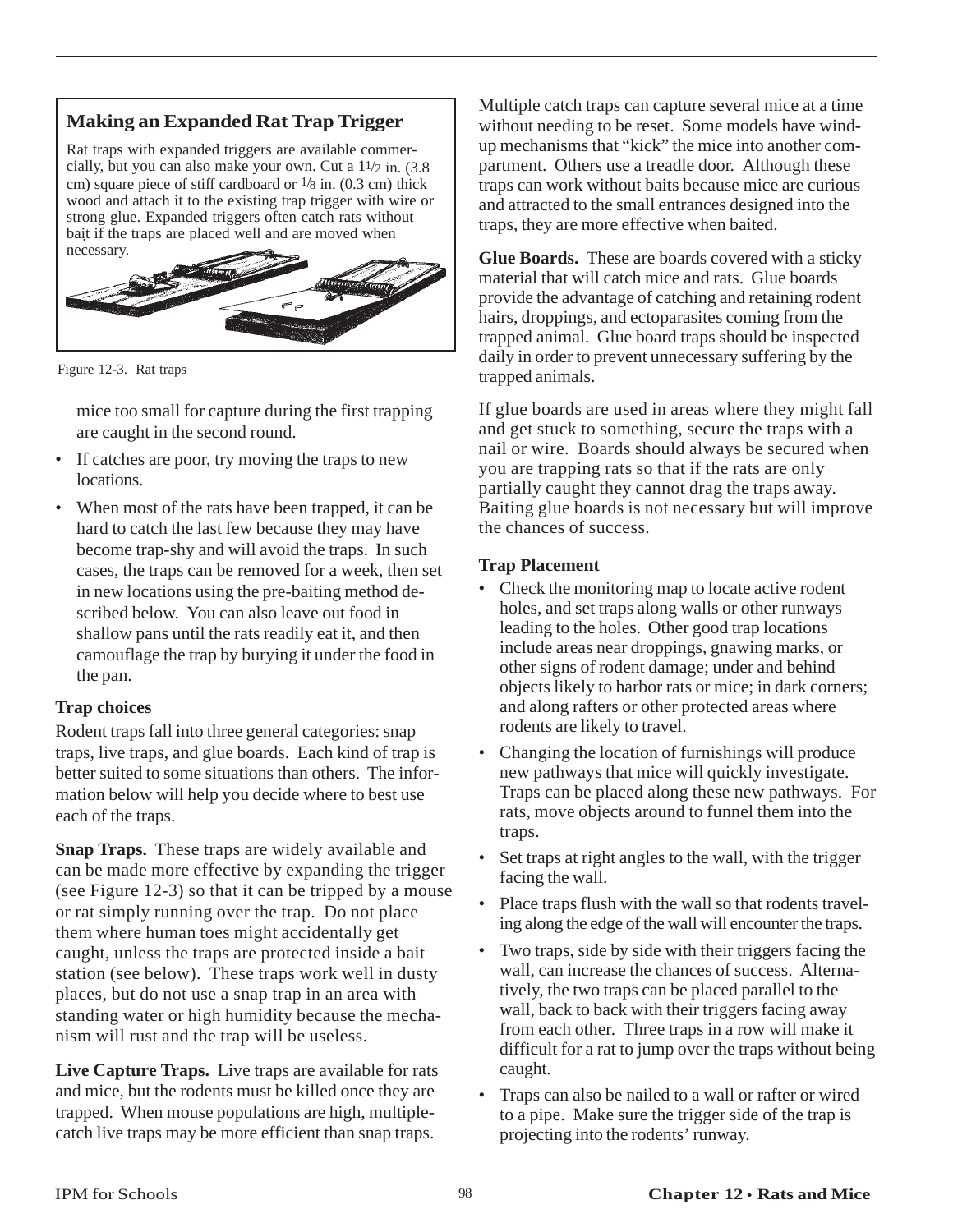- When trapping rats with snap traps, it may be useful to secure the trap so that if a rat is only partially caught, it cannot drag the trap away to an inaccessible area.
- A trap can be camouflaged by sinking it just below ground level on dirt surfaces. This is done by positioning the trap and then completely covering it with a fine layer of sand or sawdust. Traps can also be set in shallow pans filled with sawdust, grain, or meal. It may be necessary to place a small piece of cloth over the trigger to keep it from jamming.

### **Baiting the Traps**

- Baits for Norway rats include pieces of hot dog, bacon, liver, peanut butter, or nut meats. Suggested baits for roof rats include nuts, dried fruits, or fresh fruits such as bananas or apples. You can also try other baits such as candy, marshmallows, raisins, or peanut butter mixed with rolled oats or bacon grease. Many of these baits don't last long because they dry up or become rancid. If rats are feeding on other foods, try them as baits also.
- For catching mice try raisins, gumdrops, or a mixture of peanut butter and rolled oats or bacon grease. A small piece of cotton can be attached to the trigger instead of food. The cotton makes attractive nesting material, will not spoil, and is less likely to attract new pests such as flies, cockroaches, etc.
- Place the bait in the center of the trigger. Baits that do not stick to the trigger can be tied on with string or dental floss so the rodent cannot steal the bait without tripping the trigger.
- To catch rats, you will probably have to "pre-bait" the traps. This may not be necessary for mice, unless you find them avoiding the traps. Place the traps out with bait but do not set the traps. Check them daily to see if the bait has been taken, and move them to a new location if the bait remains undisturbed. Once you see signs of feeding on the bait, refill the bait and set the traps.
- Alternatively, pre-bait the traps with a large piece of peanut butter, hot dog, liver, or fruit. When you are ready to set the traps, remove the large piece of bait and smear a small bit on the underside of the trigger. The animals will have become used to taking the bait from the trigger and will now try to manipulate the trigger to find the bait they know should be there.
- Cereal (like oatmeal) can be sprinkled around the traps to make them more attractive.

• Remember that you will probably have to experiment to find the bait that works best in your situation.

### **Number of Traps to Use**

- It is difficult to give a formula for the number of traps to use because the appropriate number will depend on the situation; however, it is better to err on the side of too many traps than too few. Place traps where you see activity and try using traps every 2 to 3 feet along a wall. You may need 3 to 6 traps around each hole or burrow opening.
- Concentrate the traps in one area at a time. When you have finished trapping in that area, move the traps to your next target.

### **Protecting Snap Traps**

- If safety or tampering is a concern, you can place a snap trap inside a cardboard rat bait station that has been assembled inside-out to hide the poison warnings. Use only rat bait stations; a mouse station is not large enough to allow traps to fire. Place the bait station on its side against the wall with the entry holes closest to the floor. Set and insert a baited rat or mouse snap trap with its trigger facing the entry hole. By placing two of these bait station traps back to back, the rodent will be caught traveling in either direction.
- Mouse snap traps can also be placed inside PVC pipe. Use pipe that is at least 3 1/4 inches in diameter so the traps have room to fire. Place two traps end to end inside the pipe with the triggers facing the cut ends of the pipe. PVC piping is available at plumbing supply stores and can easily be cut to the desired length.

### **Protecting Glue Boards**

Glue boards can be used inside professional cardboard rat or mouse bait stations. This extends the life of the board by protecting it from dust, dirt, children, and tampering. This method also hides the catch from view. The following points will help you set up the traps:

- Assemble the cardboard bait station inside-out to conceal the rodenticide warnings.
- For mouse bait stations, you will need to cut or fold the glue board to fit inside the station before you remove the protective release paper from the board.
- Remove the glue board from the bait station to dispose of the rodent and replace with a new board.

Glue boards can also be placed inside a length of PVC pipe along exterior foundations or indoor walls. Curl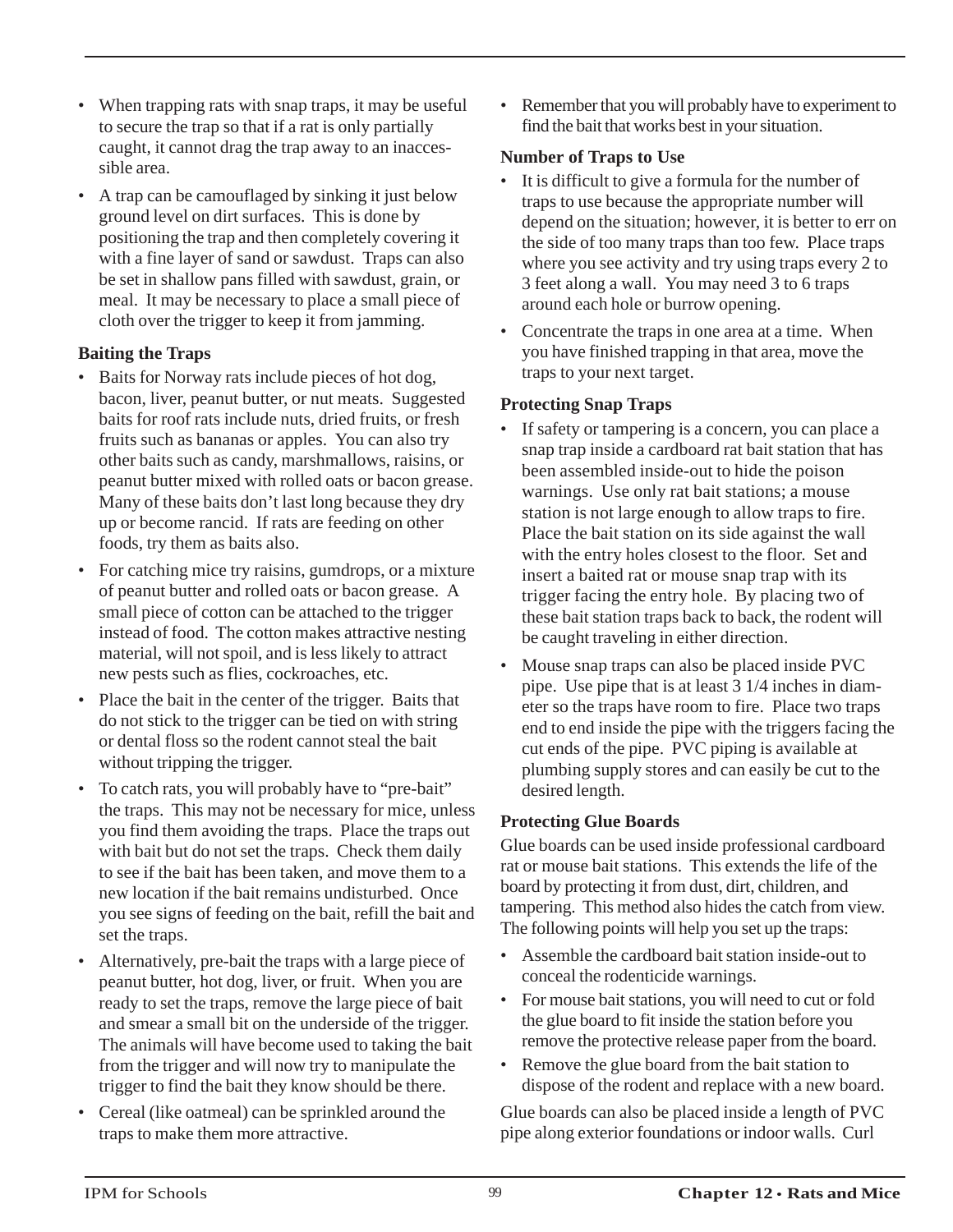the glue board inside the pipe, making sure that the curve of the board matches the contour of the pipe.

### **Glue Boards in Multiple Catch Mouse Traps**

This combination allows the multiple catch trap to be serviced quickly, prevents mice from leaping out of the trap at service time, keeps the trap cleaner, protects the glue board, and contains hairs, droppings, and ectoparasites.

### **Miscellaneous Points**

- Do not spray insecticides on the traps and do not store them with insecticides, rodenticides, or application equipment. The traps will smell of these substances and rats will avoid them.
- To prepare snap traps for storage, scrub them with a stiff brush, soak them in detergent and water, dry them carefully, and coat the metal parts with a thin layer of oil.

### **Repellent Sound Devices**

There is no evidence to show that these devices either kill rodents or prevent them from entering buildings. The Federal Trade Commission has ruled that these devices are ineffective in controlling rodents and insects, that they do not prevent pests from entering an area, and that the sound does not cover the area advertised.

### **Biological Controls**

Some institutions maintain cats for protection against rodents. Cats can "prune" a mouse population but seldom eliminate it. They can be a deterrent to new mouse immigration, although it is entirely possible to have alert cats and still have mice present.

Cats can kill rats as well, especially young rats; however, as with mice, cats are not a guaranteed rat deterrent. Owls and snakes are rat predators, so when considering the use of chemical control techniques, remember that depending on the toxicant used, these predators can be killed by consuming poisoned rats.

### **Chemical Controls**

If non-chemical methods alone prove insufficient to solve the problem, then integrating a rodenticide into your management program may be warranted. For information on the hazards of various rodenticides and on how to select an appropriate rodenticide for your situation, consult Appendix G for a list of resources.

Rodenticides must be used in accordance with their EPA-approved label directions. Applicators must be certified to apply rodenticides and should always wear protective gear during applications. All labels and Material Safety Data Sheets (MSDS) for the rodenticide products authorized for use in the IPM program should be maintained on file.

Baits and bait stations will be avoided for a few hours to several days after initial placement. Even after this period, rats will be very cautious about approaching them. If a rat nibbles on a bit of poison bait that later makes it sick without killing it, the rat will avoid similar baits in the future, and, if female, may teach her young to do the same.

### **When to Use a Poison-Baiting Program**

It is appropriate to use poison-baits when trapping and physical changes to the building and to food and waste storage have been clearly documented to be ineffective. In emergency situations when there are very high numbers of rodents or when rat fleas have been identified as transmitting bubonic plague, it may be appropriate to use poison baits, but trapping and habitat modification must also be used at the same time.

Be aware that overuse of some rodenticides has produced rodent populations resistant to the poisons. Rodenticides should be used only if absolutely necessary. This approach preserves their effectiveness when they are needed to handle emergency situations.

### **Safety Precautions**

- All rodenticides must be placed inside tamperresistant bait stations. These are metal or heavy plastic boxes that lock with a metal screw and can be filled with poison bait. They protect bait from humans and pets, and can be easily inspected to determine how much bait is being consumed. Bait stations should always be secured to the floor, a wall, or some other surface and be clearly labeled with a warning.
- Use poison baits over long holidays when students are not in the building.
- Use only in locked storerooms, basements, attics, or other areas not accessible to children or escaped classroom pets.
- Rats may cache (hide) food that may or may not be eaten later. This is very important to remember when using poison baits because rats may take the poison bait to a place where children and animals can find it, or to other locations the label does not allow, or may hide it without eating it. Some forms of baits, such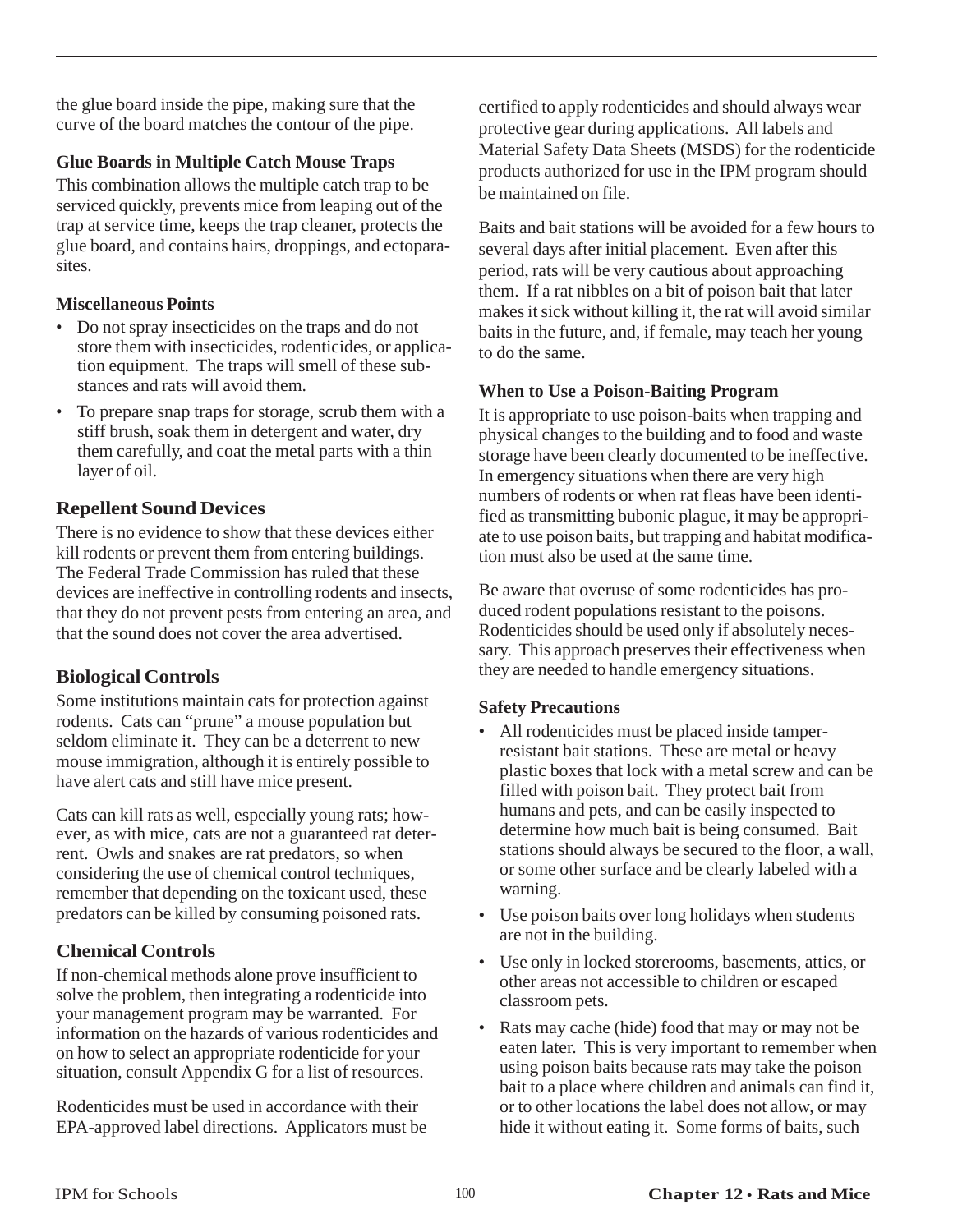as grain or meal, paraffin blocks, and water baits, are not as readily distributed by rats.

- Handle rodent carcasses with gloves.
- Keep unused bait in its original container in a locked cabinet with appropriate warnings on the outside of the cabinet door. (If baits are stored with other chemicals, put the original container into an airtight one so the bait will not absorb odors that may impair its effectiveness.)

### **Rodenticide Formulations**

- Liquid formulations are dispensed in special bait stations made especially for liquids and are most useful for rats in situations where water is very restricted and food is plentiful. Liquid bait must always be used where non-target animals and children have NO ACCESS.
- Meal formulations, e.g., cornmeal or oatmeal mixed with a poison, are a good choice because mice or rats are less likely to drop and/or take away much of the meal. Canarygrass seed bait is particularly attractive to mice.
- Parafinized bait blocks are useful in wet situations where dampness could spoil other baits. These blocks must be wired to the bait station so they cannot be dragged away.

### **Types of Rodenticides**

In general, the older anticoagulant rodenticides such as warfarin, chlorophacinone, and pindone are recommended over the newly developed anticoagulants. The older anticoagulants last for only a few days in a dead rodent body so that they pose less of a hazard to nontarget organisms than some other rodenticides such as brodifacoum, which can last for many months. Zinc phosphide, an acute poison, can be useful for burrow baiting in its wax pellet formulation.

Anticoagulants work by preventing blood from clotting. Rodents eat small doses of these chemicals over several days and eventually die from internal bleeding.

### **Resistance Problems**

Many rats and mice have become resistant to some anticoagulants. This means that the rodents can eat the anticoagulant and not sicken or die. Resistance to a chemical should be suspected if the bait is eaten regularly but the same or a greater number of rodents, holes, droppings, etc. continue to be seen. Research has shown that even rats that are classified as "resistant" to warfarin eventually succumb to the poison if enough

time (at least 30 days) is allowed to lapse between exposures (Frantz and Padula 1990). This seems to indicate that it may not be necessary to resort to the newer and more problematic rodenticides if the rodenticide producing resistance can be withdrawn from use for a period of time. During that time, focus on eliminating food and harborage.

### **Instituting a Poison Baiting Program**

Before beginning a baiting program, use monitoring blocks or stations (see the discussion under Detection and Monitoring, above) to determine the locations where rodents are most likely to accept poison bait.

Points to remember when instituting a baiting program include the following:

- Bait stations must always be secured in place and clearly labeled "RODENT BAIT—POISON—DO NOT TOUCH."
- Set out bait stations only where rodents are most active and have previously gnawed on monitoring blocks. Place bait stations along walls and, whenever possible, between shelter and the source of food. In the case of roof rats, bait stations should be placed above the ground in areas such as attics, roofs, or trees.
- For rats, bait stations should be placed 15 to 30 feet apart, for mice, 6 to 8 feet apart.
- Mark the location of each bait station on your building map.
- Check each bait station daily to make sure there is enough bait (this is extremely important), the bait is in good condition (not moldy or rancid), and the bait station is not being tampered with.
- Leave bait stations in place for the number of days recommended on the label. Mice will readily investigate new things in their territory, but it may take 4 or more days for the rats to try the bait.
- Multi-dose anticoagulants take from 4 to 9 days to kill rodents if the bait is the only food source.
- Rats have an excellent sense of taste, enabling them to detect extremely small amounts of rat poison very quickly. For this reason, poisoned baits must be more attractive to rats than the other foods that are available to them in the area.
- Remove and securely store all bait stations when the baiting program is over.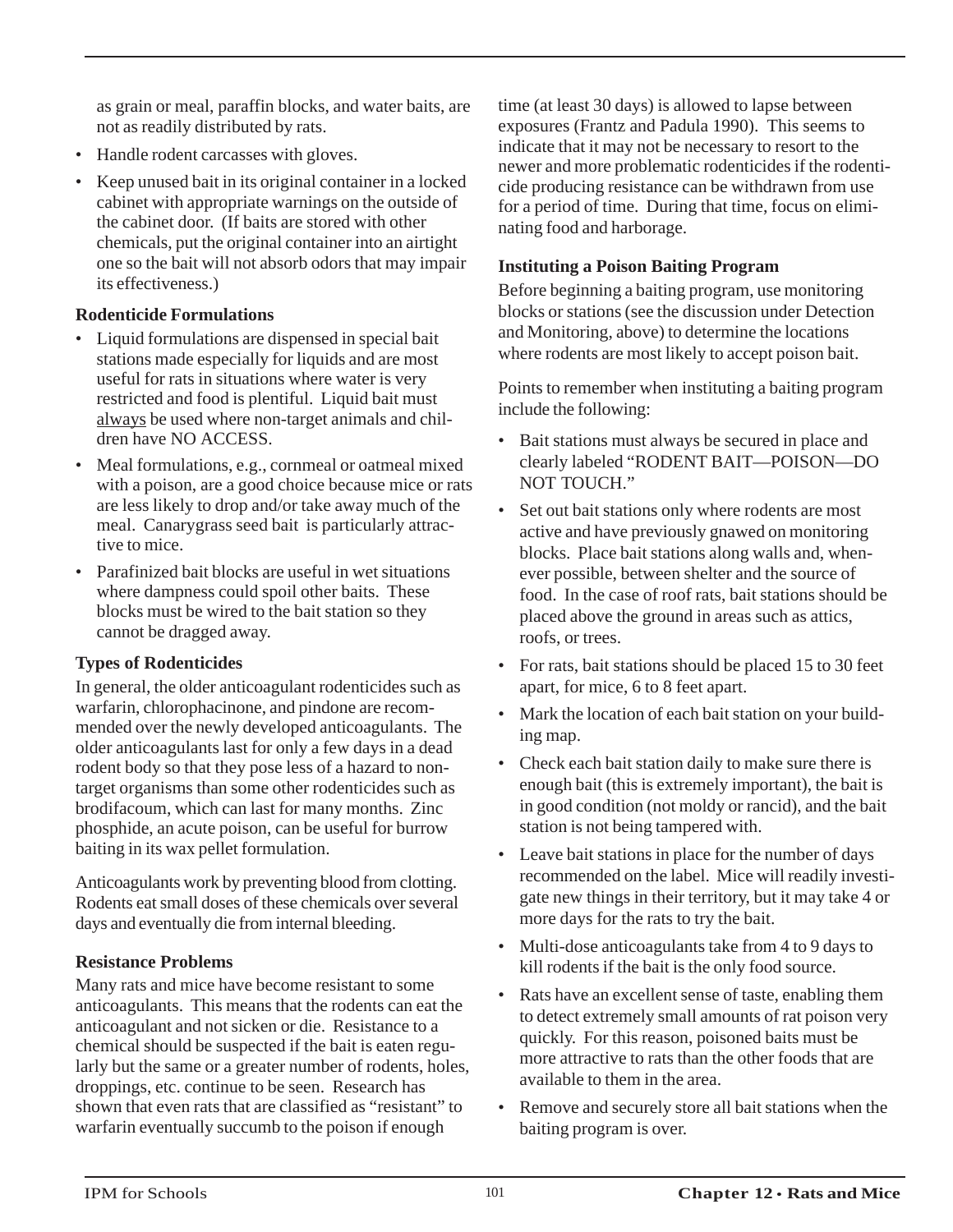### **BIBLIOGRAPHY**

Bio-Integral Resource Center (BIRC). 1996. 1997 directory of leasttoxic pest control products. IPM Practitioner 18(11/12):1-39.

Baker, R.O., G.R. Bodman, and R.M. Timm. 1994. Rodent-proof construction and exclusion methods. In: Prevention and Control of Wildlife Damage, pp. B137-B150. University of Nebraska, Lincoln.

Caslick, J.W. and D.J. Decker. 1980. Rat and mouse control. Cornell Cooperative Extension, Ithaca, NY, Bulletin 163.

Centers for Disease Control and Prevention. 1993. Hantavirus infection—Southwestern United States. Interim recommendations for risk reduction. Morbidity and Mortality Weekly Report 42(No. R-11):1-20.

Corrigan, R.M. 1994. Managing field mice. Pest Management 13(7):8-12.

Dodds, W.J., S.C. Frantz, and K. Story. 1986. The Professional's Guide to Managing Poisoning by Anticoagulant Rodenticides. Chempa Products Div., Lipha Chemicals, Inc., New York. 10 pp.

Ebeling, W. 1975. Urban Entomology. University of California, Los Angeles. 695 pp.

Fehrenbach, P. 1994. Are PCO's at risk? Pest Control Technology 22(8):32-34,108.

Frantz, S.C. 1979. Rodent Control—A Case for Integrated Pest Management (IPM). U.S. Public Health Service, Center for Disease Control, Preventive Health Services Conference, Ellenville, NY. May 7-11, 1979. 29 pp.

Frantz, S.C. 1980. Integrated Pest Management: Philosophy and Basic Guidelines. National Association of Housing and Redevelopment Officials, Albany, NY. Sept. 3 -4, 1980. 20 pp.

Frantz, S.C. 1988. Architecture and commensal vertebrate pest management. In: Architectural Design and Indoor Microbial Pollution, R.B. Kundsin, ed., Oxford University Press, New York, NY.

Frantz, S.C. and D.E. Davis. 1991. Bionomics and integrated pest management of commensal rodents, pp. 243-313. In: Gorman, Ecology and Management of Food-Industry Pests. Association of Official Analytical Chemists, Arlington, VA.

Frantz, S.C. and C.M. Padula. 1990. Recent developments in anticoagulant rodenticide resistance studies: surveillance and application in the United States. In Proceedings of the 9th Vertebrate Pest Conference. J.P. Clark, ed. University of California Press, Davis, CA. pp. 80-88.

Goldstein, M.M. 1995. Teaching old pro's new tricks: utilizing existent rodent IPM tools in new ways can result in greater rodent catch and time savings. Pest Control Technology 23(8):48,50,52.

Gorman, J.R., ed. Ecology and Management of Food-Industry Pests. FDA Tech. Bulletin 4. Association of Official Analytical Chemists, Arlington, VA. 595 pp.

Gunther, R., et al. 1988, Toxicity of vitamin D3 rodenticides to dogs. Journal of the American Veterinary Medical Association 193(2):211-214.

Harmon, J. 1995. Classy vermin: controlling rodents in schools. Pest Control Technology 23(9):38,40,49,52,54,112.

Harwood, R.F. and M.T. James. 1979. Entomology in Human and Animal Health, Seventh Edition. Macmillan, New York, NY. 548 pp.

Howard, W.E. and R.E. Marsh. 1967. The rat: its biology and control. University of California, Davis. Division of Biological Science, Cooperative Extension Service (Leaflet 2896). 22 pp.

Hygnstrom, S.E., R.M. Timm and G.E. Larson. 1994. Prevention and Control of Wildlife Damage. University of Nebraska, Lincoln.

Ingles, L.G. 1965. Mammals of the Pacific States, California, Oregon, and Washington. Stanford University Press, Stanford, CA. 506 pp.

Kundsin, R.B., ed. 1988. Architectural Design and Indoor Microbial Pollution. Oxford University Press, New York, NY.

Marsh, R.E. 1994. Roof rats. In: Prevention and Control of Wildlife Damage, pp. B125-B132. University of Nebraska, Lincoln.

Meehan, A.P. 1984. Rats and Mice: their biology and control. Rentokil Ltd., East Grinstead, England. 383 pp.

Moore, F., et al. 1988. Hypercalcemia associated with rodenticide poisoning in three cats. Journal of the American Veterinary Medical Association 193(9):1099-1100.

Olkowski, W., S. Daar, and H. Olkowski. 1991. Common-Sense Pest Control: Least-toxic solutions for your home, garden, pets and community. Taunton Press, Newtown, CT. 715 pp.

Pinto, L. 1992. Module III, vertebrates. In: Urban Integrated Pest Management: a guide for commercial applicators, Chapter 3, pp. 1-7. Dual & Associates Inc., Arlington, VA.

Quarles, W. 1995. Deer mice spread new hantavirus. Common Sense Pest Control Quarterly 11(1):13-15.

Scott, H.G. 1991. Design and construction: building out pests, pp. 331-343. In: Gorman, Ecology and Management of Food-Industry Pests. Association of Official Analytical Chemists, Arlington, VA.

Timm, R.M. 1983. House mouse. In: Hygnstrom, Timm and Larson, Prevention and Control of Wildlife Damage, pp. B17-B44. University of Nebraska, Lincoln.

Timm, R.M. 1994. Norway rats. In: Hygnstrom, Timm and Larson, Prevention and Control of Wildlife Damage, pp. B105-B120. University of Nebraska, Lincoln.

Timm, R.M. 1991. Chemical control of rodent pests in bulk-stored grains, pp. 419-426. In: Gorman, Ecology and Management of Food-Industry Pests. Association of Official Analytical Chemists, Arlington, VA.

Timm, R.M. and G.R. Bodman. 1983. Rodent-proof construction. In: Prevention and Control of Wildlife Damage, pp. B125-B131. University of Nebraska, Lincoln.

This document was produced for USEPA (Document #909-B-97-001) by the Bio-Integral Resource Center, P.O. Box 7414, Berkeley, CA 94707, March 1997.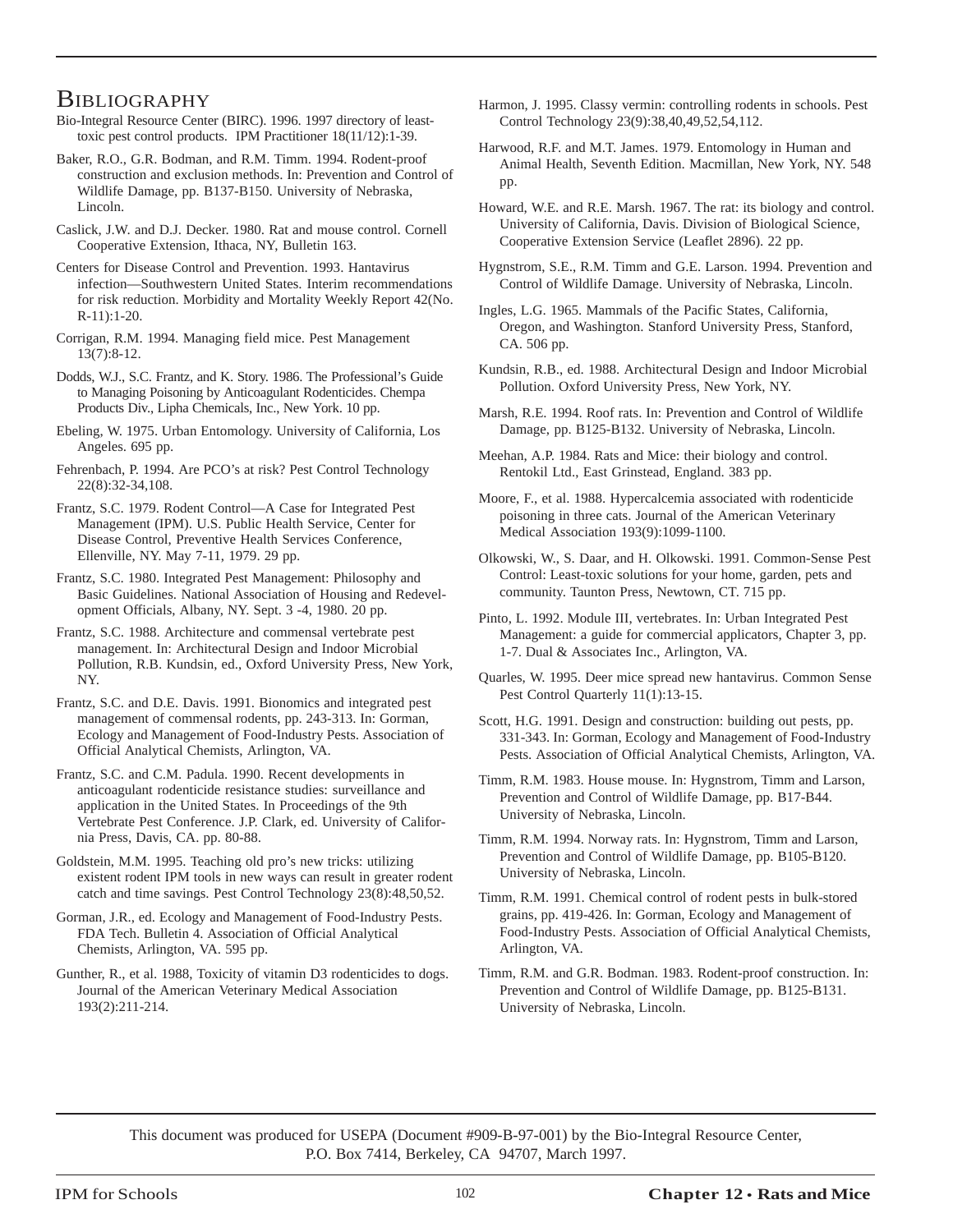|                       | <b>Norway Rat</b>                 | <b>Roof Rat</b>                       | <b>House Mouse</b>                                                                                   |
|-----------------------|-----------------------------------|---------------------------------------|------------------------------------------------------------------------------------------------------|
| Scientific name       | Rattus norvegicus                 | Rattus rattus                         | Mus musculus                                                                                         |
| Other common names    | brown, wharf or sewer rat         | black, ship or house rat              |                                                                                                      |
| Adult weight          | 3 to 21 ounces                    | 3 to 12 ounces                        | $1/2$ ounce                                                                                          |
| Snout                 | blunt                             | pointed                               | pointed                                                                                              |
| Ears                  | small & thick with short<br>hairs | large $&$ thin without hair           | large, some hair                                                                                     |
| Tail coloration       | dark above, pale underneath       | all dark                              | all dark                                                                                             |
| Fur                   | brown with black; shaggy          | light brown, gray to black,<br>smooth | light brown to gray                                                                                  |
| Droppings             | capsule-shaped, pointed           | pointed & curved                      | rod-shaped, pointed                                                                                  |
| Food requirement      | about 1 ounce/day                 | 1 ounce or less/day                   | $1/10$ ounce/day                                                                                     |
| Water source          | free water*                       | free water*                           | water from food; also need<br>free water if dependent on a<br>diet that is dry or high in<br>protein |
| Climbing ability      | can climb                         | active climber                        | good climber                                                                                         |
| <b>Nest locations</b> | mainly in burrows                 | walls, attics, trees                  | near/in stored material                                                                              |
| Swimming ability      | excellent                         | can swim                              | can swim                                                                                             |

# **Table 12-1. Differences Among the Norway Rat, Roof Rat, and House Mouse**

\* *Waterpresent by itself and not simply a constituent of thefood eaten by the rodent. Free water unnecessary wben feeding on succulentfoods, but needed if diet is dry andlor bigh in protein.*

Sources: Frantz & Davis 1991, Olkowski et a]. 1991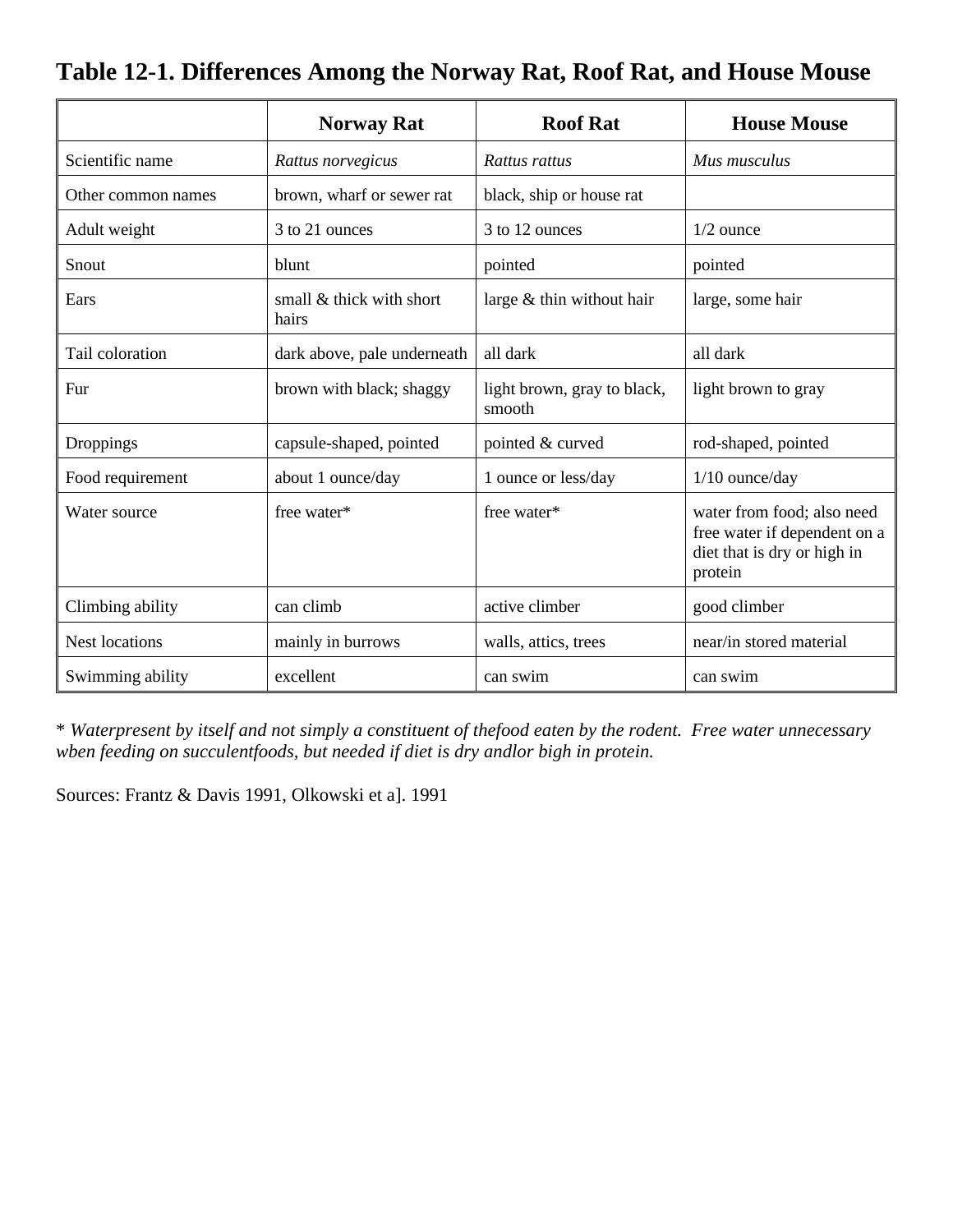**Table 12-2. Distinguishing the House Mouse from Other Similar Species.**

| <b>Common Name</b>                  | <b>Scientific Name</b> | <b>Description</b>                                                                                                                                                                                                                                                                  |
|-------------------------------------|------------------------|-------------------------------------------------------------------------------------------------------------------------------------------------------------------------------------------------------------------------------------------------------------------------------------|
| <b>House Mouse</b>                  | Mus musculus           | small feet and head in proportion to body; long ears for body size;<br>relatively small eyes; tail nearly hairless and equal or longer than the head<br>and body combined; tail is uniformly dark                                                                                   |
| Deer Mouse or<br>White-footed Mouse | Peromyscus spp.        | same size or slightly larger than house mouse; distinctive bicolor coat,<br>pale gray to reddish brown above white belly; tail brown or gray on top<br>and white underneath with distinct line between the two colors; large eyes;<br>invades buildings near fields or wooded areas |
| Meadow Mouse or<br>Vole Mouse       | <i>Microtus</i> spp.   | larger, more robust body; weighs about twice as much as the house mouse;<br>smaller, heavily furred cars; much shorter tail; sometimes invades<br>buildings, but commonly found outdoors under boards, boxes, etc.                                                                  |

Adapted from Olkowski, et al. 1991

### **Table 12-3. The Biology of Norway and Roof Rats**

| Breeding (estrous) cycle | polyestrous, every 4-5<br>days; in subtropical<br>climates, rats can<br>reproduce year around; in<br>cooler climates.<br>populations peak in spring<br>& autumn |  |
|--------------------------|-----------------------------------------------------------------------------------------------------------------------------------------------------------------|--|
| Litter size              | average of 5 to 12                                                                                                                                              |  |
| Litters per year         | up to 9, depending on food<br>availability (average is<br>approx. 4 for Norway rats<br>and 5 for roof rats)                                                     |  |
| Age at weaning           | around 30 days                                                                                                                                                  |  |
| Gestation period         | $20$ to $25$ days                                                                                                                                               |  |
| <b>Sexual Maturity</b>   | 75-90 days (Norway); 68-<br>90 days (Roof)                                                                                                                      |  |
| Life span in the wild    | Less than 1 year                                                                                                                                                |  |

### **Table 12-5. The Biology of the House Mouse**

| Breeding (estrous) cycle | polyestrous, every 4 days<br>all year                                      |  |
|--------------------------|----------------------------------------------------------------------------|--|
| Litter size              | 4 to 8                                                                     |  |
| Litters per year         | 6 to 8, depending on food<br>available                                     |  |
| Age at weaning           | 21 to 28 days                                                              |  |
| Gestation period         | 18 to 21 days                                                              |  |
| <b>Sexual Maturity</b>   | 5 to 9 weeks                                                               |  |
| Life span in the wild    | less than one year, perhaps<br>up to 2 years under<br>excellent conditions |  |

Source: Frantz & Davis 1991

Source: Frantz & Davis 1991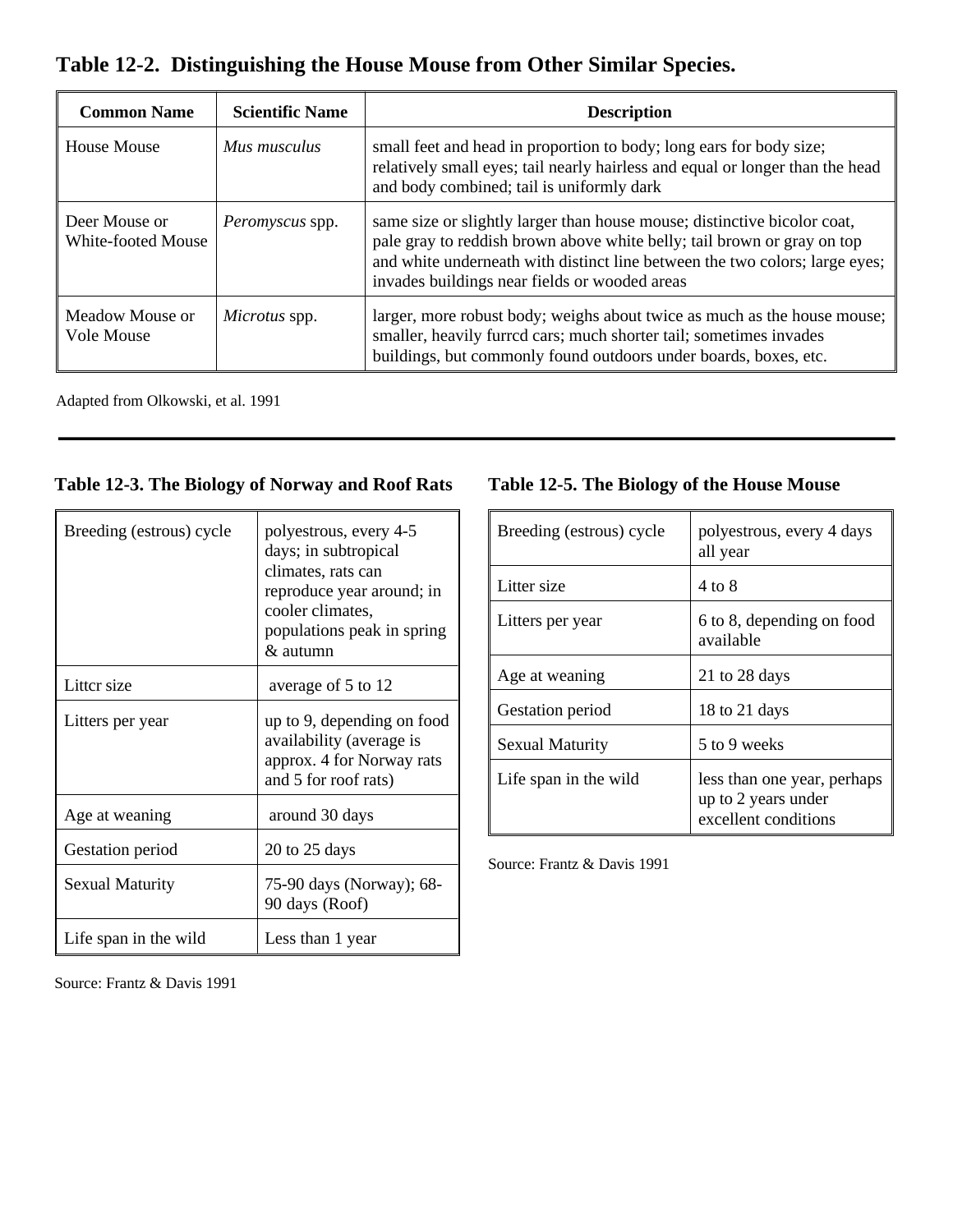|                               | <b>Norway Rats</b>                                                                                                                                                                                                                                                        | <b>Roof Rats</b>                                                                                                                                                                                                                                                                                                                                                |
|-------------------------------|---------------------------------------------------------------------------------------------------------------------------------------------------------------------------------------------------------------------------------------------------------------------------|-----------------------------------------------------------------------------------------------------------------------------------------------------------------------------------------------------------------------------------------------------------------------------------------------------------------------------------------------------------------|
| <b>Nesting Sites Outdoors</b> | • in the ground, in burrows that are<br>less than 18 inches deep and less<br>than 3 feet long; burrow openings<br>are 2 to 4 inches in diameter<br>• burrow system can be quite<br>complex and interconnected<br>• in unused sewers or storm drains                       | • usually above ground: in trees,<br>especially untrimmed palm trees;<br>in dense, overgrown vegetation,<br>especially Algerian ivy (Hedera<br>canariensis); and in piles of wood<br>and debris<br>• in the ground if there are few<br>suitable above-ground sites and<br>there are no Norway rats nesting<br>in the area<br>• in unused sewers or storm drains |
| <b>Nesting Sites Indoors</b>  | Usually in the lower floors of the<br>building<br>• in wall voids and crawl spaces<br>• in storage rooms under pallets or<br>equipment<br>• behind seldom-used stored<br>materials at the corners and backs<br>of rooms<br>• in any cluttered area that is little<br>used | Usually in the upper part of the<br>building<br>• in the attic<br>• in ceiling and attic voids<br>• can also nest in the lower floors<br>of a building                                                                                                                                                                                                          |
| <b>Eating Habits</b>          | • more likely to cat garbage than<br>roof rats<br>• prefer foods that are high in<br>protein, such as fish, meat, nuts,<br>grains, pet food, and insects                                                                                                                  | • prefer fresh plant material, such<br>as nuts and seeds, fruit and<br>vegetables, and tree bark<br>• sometimes cat garbage and meat                                                                                                                                                                                                                            |

# **Table 12-4. Nesting and Eating Habits of Norway Rats and Roof Rats**

Sources: Meehan 1984 and Ingles 1965